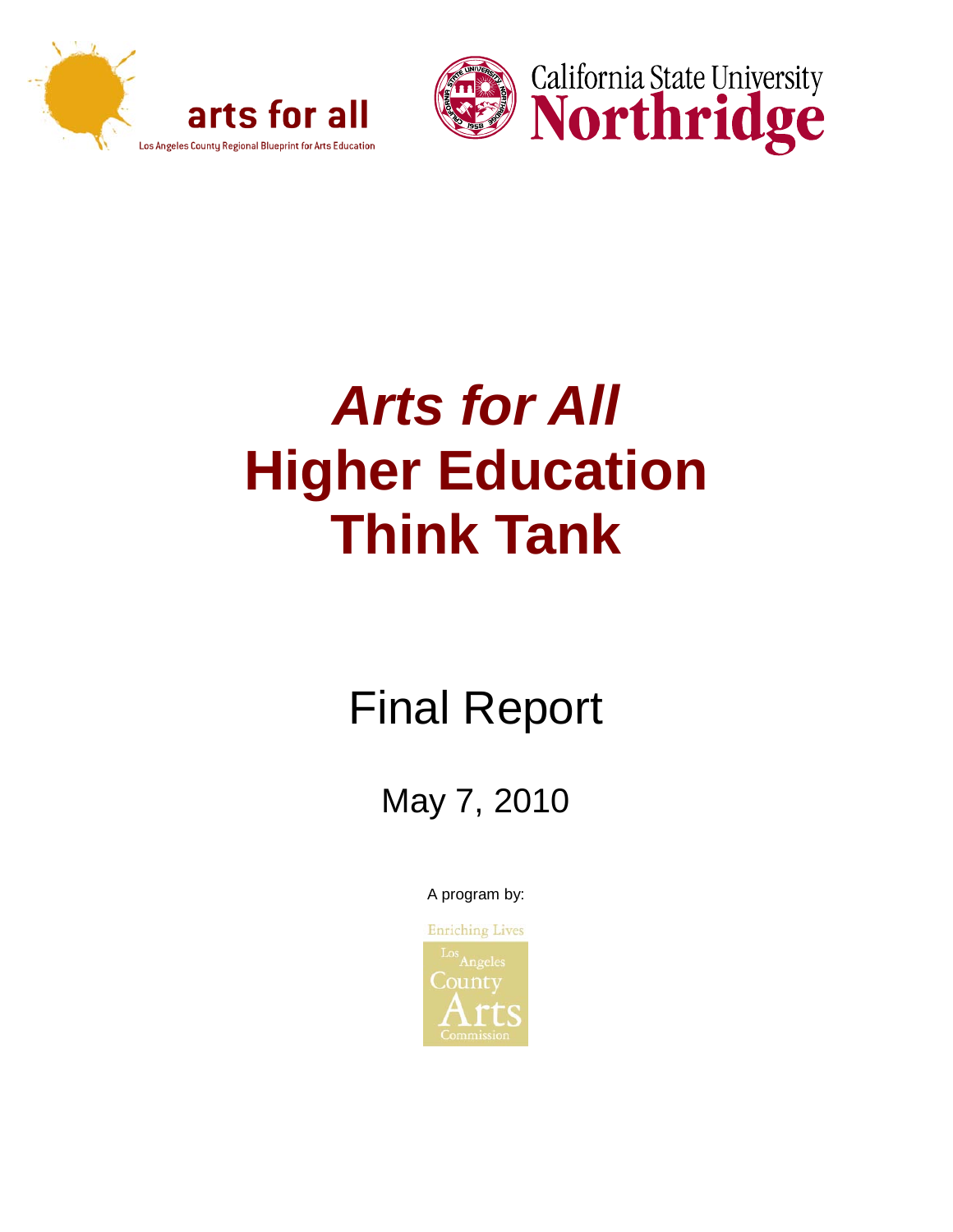# *Arts for All* **Higher Education Think Tank**

As we enter the 21st century – the global information age – we must ensure our students are equipped to thrive in an environment that will require them to be able to shift their thinking and remain open to learning throughout their lives. Flexibility, innovation, improvisation and the ability to communicate across diverse cultures are skills crucial to future success. The arts are the most efficient way to teach those skills. By working to include and sustain the arts as part of a comprehensive K-12 curriculum, we allow students to cultivate the crucial skills they will need to function in a 21st century world.

*Arts for All* is a dynamic, county-wide collaboration working to create vibrant classrooms, schools, communities and economies through the restoration of all arts disciplines into the core curriculum for each of our 1.7 million public K-12 students. One of the key strategies to ensure high quality arts education is to improve the quality of teaching and learning. We believe that when we help build the skills, knowledge, and confidence of the people who provide arts instruction to students, they are able to translate district policies and plans into high quality student learning. Practical tools and partnership opportunities promote the collective responsibility of classroom teachers, arts teachers, and artists to deliver high quality arts education. The on-going development of teachers and artists increases their ability to raise the quality of arts education.

On Friday, May 7, 2010, *Arts for All* in partnership with California State University at Northridge, hosted the *Arts for All* Higher Education Think Tank. This event brought together decision makers throughout the education community to begin to discuss how to strategically address quality arts education in teacher preparation programs in order to impact teacher practice and student learning. Over 60 people attended representing 13 institutions of higher education, 3 foundations, 6 school districts and partners from the Los Angeles County Office of Education, Orange County Office of Education and the California Commission on Teacher Credentialing. [Please click here to see a list of attendees.](#page-5-0)

Think Tank attendees participated in several sessions throughout the day addressing the following:

- Identifying and analyzing trends in higher education.
- Building consensus on the role of higher education in quality, access and equity in arts education

Participants concluded the Think Tank by reviewing documentation from the day's sessions and identified the following key priorities:

- 1. Develop a collective vision of arts education in teacher preparation programs
- 2. Deliver strong teacher preparation in the arts in pre-service teacher training programs
- 3. Model best practices throughout teacher training programs
- 4. Develop and empower advocates in institutions of higher education
- 5. Establish a culture that values the arts in teacher preparation programs
- 6. Conduct research and distribute data among stakeholders

#### <span id="page-1-0"></span>**Please click on the following links to view documentation of Think Tank sessions:**

#### **[Agenda](#page-4-0)**

**[Participants](#page-5-0)** List of Think Tank attendees

#### **[Welcome & Greetings](#page-8-0)**

*Michael Spagna, Dean, Michael D. Eisner College of Education Ayanna Hudson, Director of Arts Education, Los Angeles County Arts Commission, Arts for All*  Attendees were welcomed to the Think Tank and provided with background information on *Arts for All*.

#### **Introduction to** *Arts for All* **[Higher Education Initiative](#page-12-0)**

*W. Robert Bucker, Dean, Mike Curb College of Arts, Media, and Communication*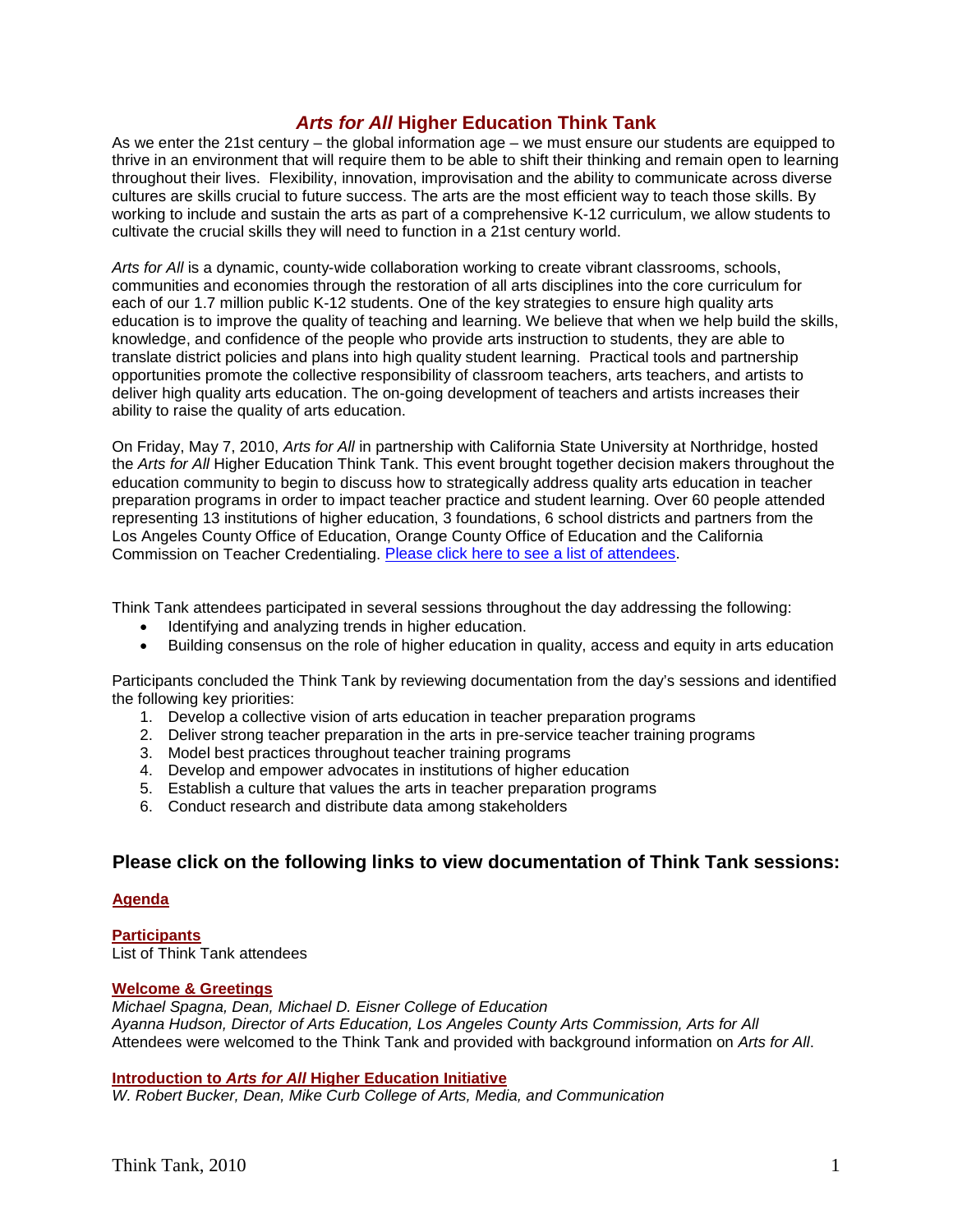Attendees were provided with an overview of arts education policy and funding in California, a summary of research on implementation of arts education and a call to action.

#### **[Panel Discussion on the Benefits of Arts Education in the Elementary Classroom](#page-18-0)**

Facilitator: *Sandra B. Chong, Director of Arts Education, Mike Curb College of Arts, Media and Communication*

Panelists: *Rachel Green, Larchmont Charter School, Kari Fretham, Culver City Middle School, Gabriela Cardenas, Para Los Niños*

Panelists discussed the inadequacy of training in arts education in pre-service programs, the use of the arts in the classroom setting and the impact teaching through the arts has on their teaching practice and student learning outcomes.

#### **[Trend Analysis of Current Higher Education Environment](#page-19-0)**

Attendees identified and categorized current trends in higher education into categories of emerging, established, boundary and dying.

#### **[Consensus Workshop on Role of Higher Education in Quality, Access and Equity in Arts](#page-20-0)  [Education](#page-20-0)**

Attendees participated in a collective brainstorming process to address the question, "What are the roles and responsibilities of higher education to ensure that there is high quality arts education for all students?"

#### **Keynote Speaker**

*Princeton Parker, Student, Hamilton High School Academy of Music*

#### **[Strategic Actions to Impact Teacher Practice & Student Outcomes in the Arts](#page-22-0)**

Based on the outcomes of the consensus workshop, attendees brainstormed key strategic actions to accomplish high quality arts education in teacher preparation programs.

#### **[Debrief](#page-25-0)**

Attendees reviewed documentation from the day and identified key priorities for the *Arts for All* Higher Education Initiative.

The *Arts for All* Higher Education Think Tank was designed and planned under the direction of a task force that provided vision and strategic direction for the event and worked to engage stakeholders and leverage partnerships across sectors. Co-chaired by Michael Spagna, Dean of the Michael D. Eisner College of Education at CSU Northridge and W. Robert Bucker, Dean of the Mike Curb College of Arts, Music and Communications at CSU Northridge, the task force consist of various stakeholders across the education community including representatives from institutions of higher education, school districts, arts education organizations, county offices of education and foundations. [Please click here to see a full list of](#page-8-0)  the *Arts for All* [Higher Education](#page-8-0) Think Tank Task Force.

#### **Questions**

ContactArts for All: LA County Regional Blueprint for Arts Education at [artsforall@arts.lacounty.gov](mailto:ebeach@arts.lacounty.gov) or 213-202-5858.

#### *Arts for All: LA County Regional Blueprint for Arts Education*

Established in 2002 by the Los Angeles County Board of Supervisors, *Arts for All* is the dynamic, countywide collaboration working to create vibrant classrooms, schools, communities and economies through the restoration of dance, music, theatre and the visual arts disciplines into the core curriculum for each of our 1.7 million public K-12 students. *Arts for All* is now working directly with 39 school districts while partnering with the largest, LAUSD, and supporting 41 other districts.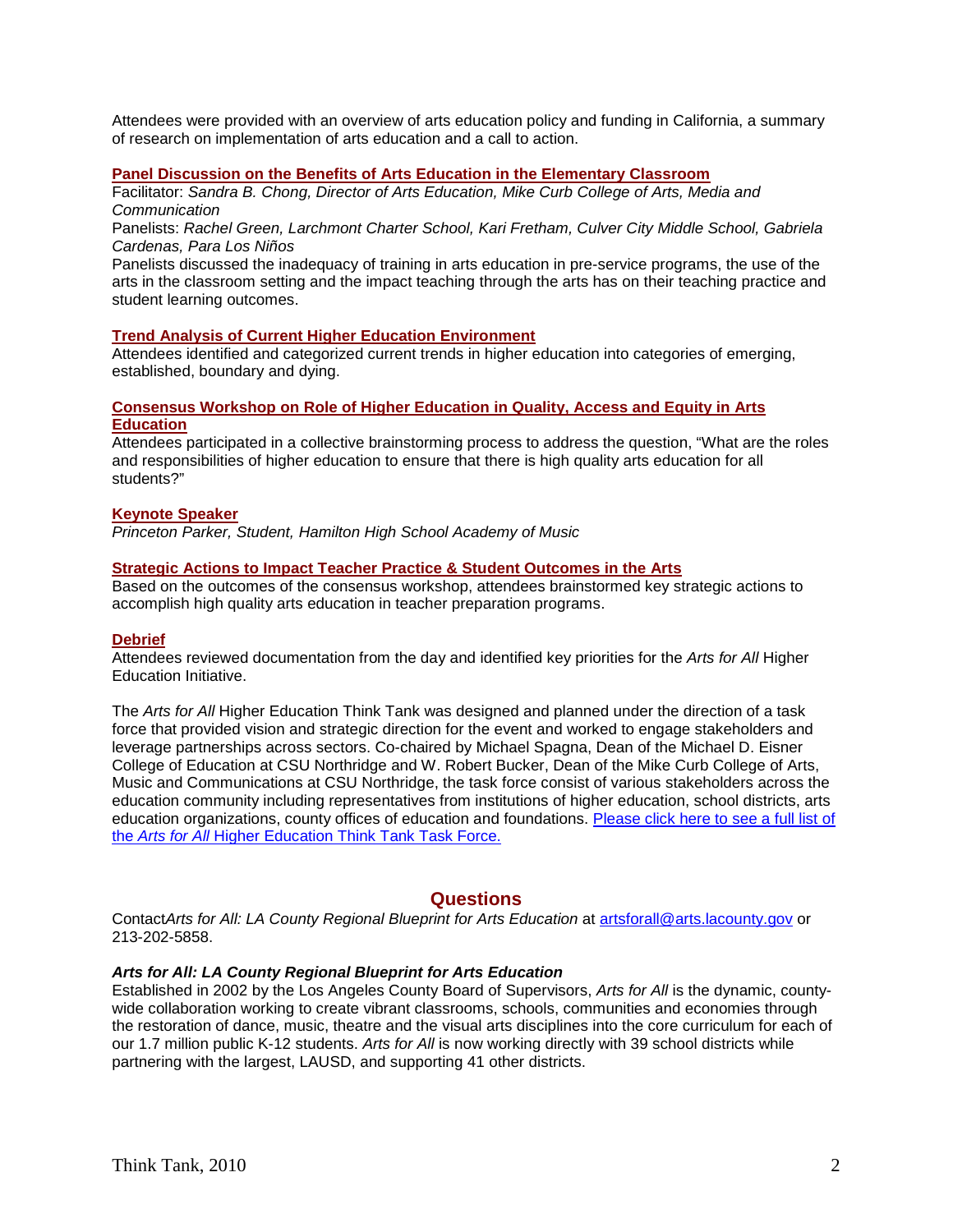To learn more about *Arts for All*: *LA County Regional Blueprint for Arts Education*, please log on to [www.lacountyarts.org](http://r20.rs6.net/tn.jsp?et=1103298079097&s=17394&e=001Q-6wgfkJtozgfZvJcdkyafUCV5g_-7D7cMCcYCQpMzDaPiBTU0vuy_pb9nRKVVwENWHVThvTkjNpDUxrVuGVr1d6eG5MvygD3Rus7TNvKkjYOeBW_CIEAw==) and click on Arts Education.

#### **Los Angeles County Arts Commission**

The Los Angeles County Arts Commission fosters excellence, diversity, vitality, understanding and accessibility of the arts in Los Angeles County. The Arts Commission provides leadership in cultural services for the County, including information and resources for the community, artists, educators, arts organizations and municipalities.

To learn more about the Los Angeles County Arts Commission please log on to [www.lacountyarts.org.](http://www.lacountyarts.org/)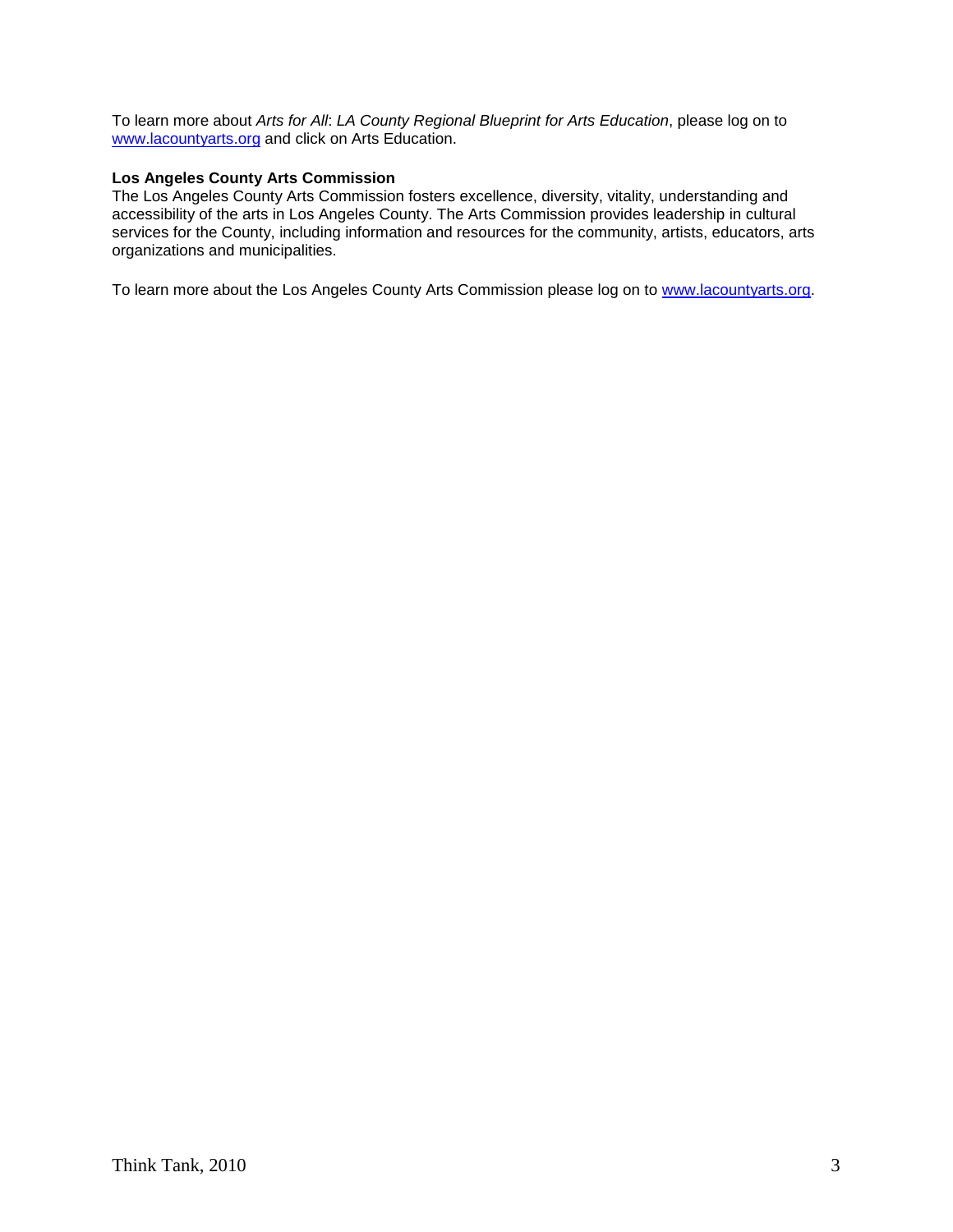



# **Arts for All Higher Education Initiative Think Tank Agenda**

Friday May 7, 2010 California State University at Northridge

<span id="page-4-0"></span>

| $9:00 - 9:30$   | <b>Breakfast</b><br>The University Club, Northridge Room                                                                                                                                                                       |
|-----------------|--------------------------------------------------------------------------------------------------------------------------------------------------------------------------------------------------------------------------------|
| $9:30 - 9:40$   | <b>Welcome &amp; Greetings</b><br>Alan and Elaine Armer Theatre<br>Michael Spagna, Dean, Michael D. Eisner College of Education<br>Ayanna Hudson, Director of Arts Education, Los Angeles County Arts Commission, Arts for All |
| $9:40 - 9:55$   | Introduction to Arts for All Higher Education Initiative - Alan and Elaine Armer Theatre<br>Alan and Elaine Armer Theatre<br>W. Robert Bucker, Dean, Mike Curb College of Arts, Media, and Communication                       |
| $9:55 - 10:25$  | Panel Discussion on the Benefits of Arts Education in the Elementary Classroom<br>Alan and Elaine Armer Theatre<br>Sandra B. Chong, Director of Arts Education, Mike Curb College of Arts, Media and Communication             |
| $10:40 - 11:00$ | <b>Trend Analysis of Current Higher Education Environment</b><br>The University Club, Northridge Room<br>Peggy Burt, Arts Education Consultant                                                                                 |
| 11:00 - 12:25   | Consensus Workshop on Role of Higher Education in Quality, Access and Equity in Arts Education<br>The University Club, Northridge Room<br>Peggy Burt, Arts Education Consultant                                                |
| $12:30 - 1:30$  | Lunch<br>The University Club, Northridge Room<br>Keynote Speaker - Princeton Parker, Student, Hamilton High School Academy of Music                                                                                            |
| $1:40 - 3:40$   | Strategic Actions to Impact Teacher Practice & Student Outcomes in the Arts<br>The University Club, Northridge Room<br>Peggy Burt, Arts Education Consultant                                                                   |
| $3:40 - 4:00$   | <b>Debrief</b><br>The University Club, Northridge Room<br>Peggy Burt, Arts Education Consultant<br>Elisha Wilson Beach, Implementation Coordinator, Los Angeles County Arts Commission, Arts for All                           |
|                 | <b>Return to top</b>                                                                                                                                                                                                           |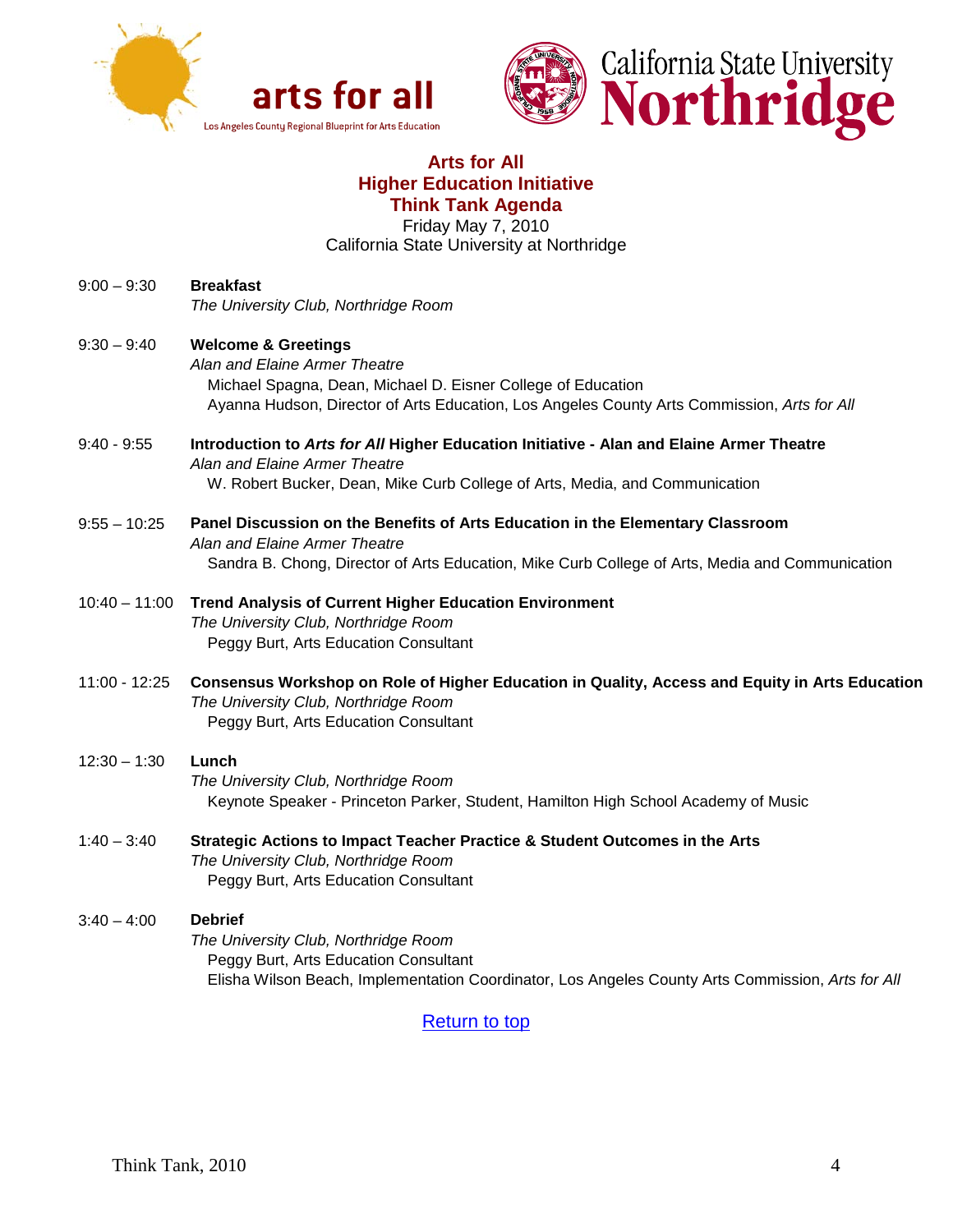## **Participants**

<span id="page-5-0"></span>**Kristine Alexander** Executive Director The California Arts Project

**Glenna Avila** Director, CalArts Community Arts Partnership California Institute of the Arts

**Larry Birch** Director, Professional Services Division California Commission on Teacher Credentialing

**Rebecca Borden** Arts for All, Los Angeles County Arts **Commission** 

**Robert Bucker** Dean, Mike Curb College of Arts, Media, and **Communication** California State University, Northridge

**Peggy Burt** Arts Education Consultant

**Inez Bush** Arts Coordinator Culver City Unified School District

**Susan Cambigue Tracey** Director of Curriculum and Artist Training Music Center Education and Family Programs

**Cynthia Campoy Brophy** Executive Director The HeArt Project

**James Cantor** Teacher Education Department Chair California State University, Dominguez Hills

**Gabriela Cardenas Teacher** Para Los Niños

**Drew Chappell** Professor, Theatre Education California State University, Fullerton

**Sandra Chong** Director of Arts Education California State University, Northridge **Teresa Crawford**

Director, SchoolsFirst Center for Creativity & Critical Thinking California State University, Fullerton

**Armalyn De Lao** Site Director The California Arts Project (TCAP)

**Barbara Drucker** Associate Dean, School of the Arts and **Architecture** University of California, Los Angeles

**Patricia Easton** Professor of Philosophy Claremont Graduate University

**Kristen Engebretsen** Implementation Manager Arts for All, Los Angeles County Arts Commission

**Abe Flores** Intern Arts for All, Los Angeles County Arts **Commission** 

**Peggy Flynn** Arts Coordinator Burbank Unified School District

**Robert Frelly** Director of Music Education Chapman University

**Kari Frethman Teacher** Culver City Middle School

**Helen Friedman Consultant** Antioch University Los Angeles

**Talia Gibas** Arts Education Coordinator Arts for All, Los Angeles County Arts Commission

Think Tank, 2010 5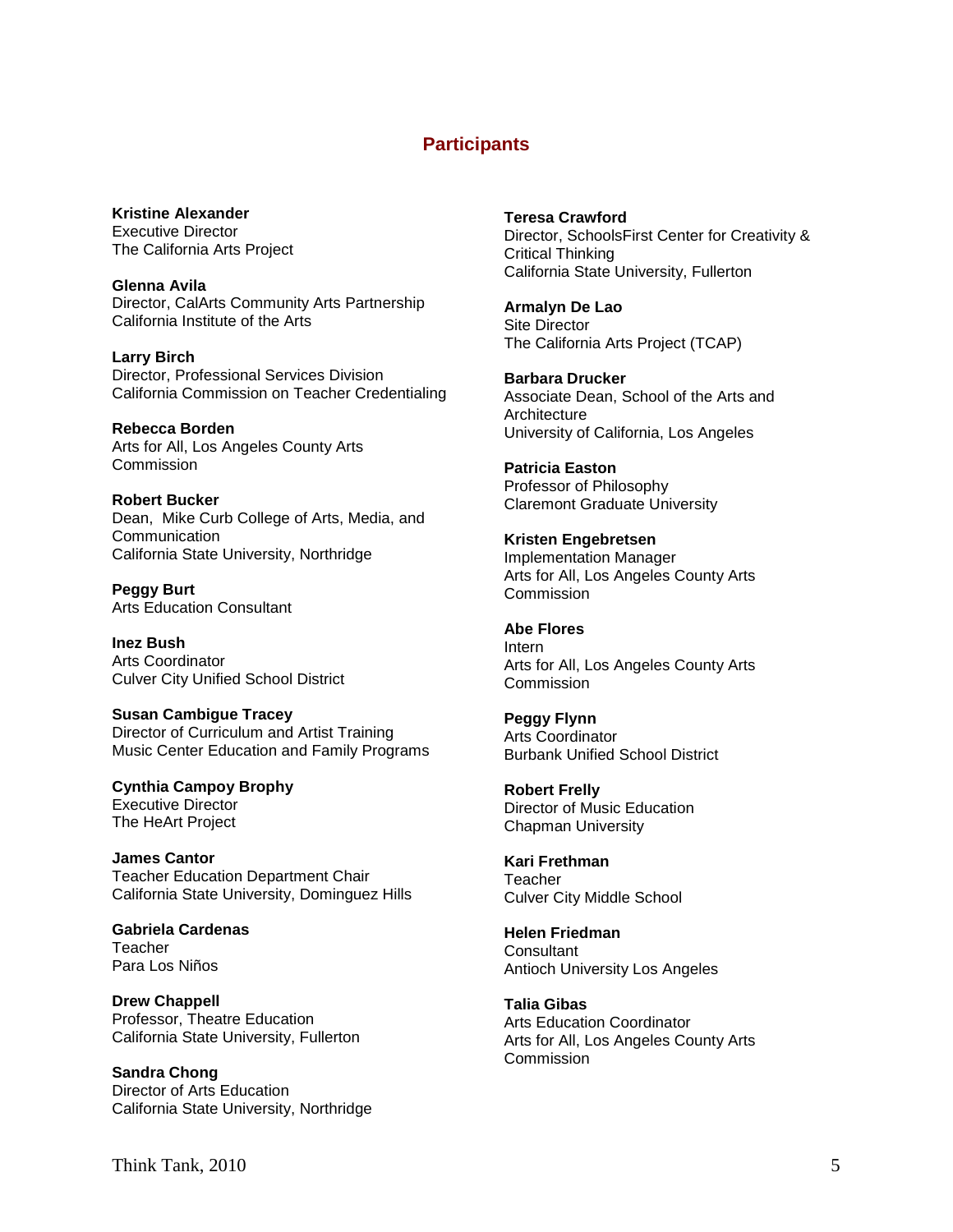**Rachel Green Teacher** Larchmont Charter School

**Margaret Grogan** Dean, School of Educational Studies Claremont Graduate University

**Andrea Guilluame** Professor, Department of Elementary and Bilingual Education California State University, Fullerton

**Shana Habel** Dance Expert Los Angeles Unified School District, Arts Education Branch

**Doris Hausman** Director of School Programs Armory Center for the Arts

**Susan Helfter** Director of Outreach Programs University of Southern California

**Betsy Holster** Assistant Professor, Department of Visual Arts California State University, Fullerton

**Ayanna Hudson** Director of Arts Education Arts for All, Los Angeles County Arts **Commission** 

**Linda Johannesen** Arts Education Consultant

**Debra Joseph** Arts Coordinator Beverly Hills Unified School District

**Jan Kirsch** Director of Professional Development Inner City Arts

**Sofia Klatzker** Senior Advocacy and Research Manager Arts for All, Los Angeles County Arts **Commission** 

**Sheila Lane** Faculty Advisor, Teacher Education Program University of California, Los Angeles

**Gwenis Laura** Assistant Superintendent Culver City Unified School District

**Terry Lenihan** Arts Education Specialist Loyola Marymount University

**Joe Lewis** Dean, Claire Trevor School of the Arts University of California, Irvine

**Robin Lithgow** Administrative Coordinator Los Angeles Unified School District, Arts Education Branch

**Sheila Low** Executive Assistant, President's Office Art Center College of Design

**Steven McCarthy** Secondary Coordinator Los Angeles Unified School District, Arts Education Branch

**Susan McGreevy Nichols** Senior Director Griffin Center for Inspired Instruction

**Lauren McLaren** Intern Arts for All, Los Angeles County Arts Commission

**Sara Murr** The Boeing Company Community Investor - Arts & Culture

**Joann Ogburn Ogburn** Director of University Relations The Boeing Company

**Dain Olsen** Media Arts Expert Los Angeles Unified School District, Arts Education Division

**Raynette Sanchez** Director of Curriculum and Instruction Los Angeles County Office of Education

**Dennis Siebenaler** Associate Professor of Music California State University, Fullerton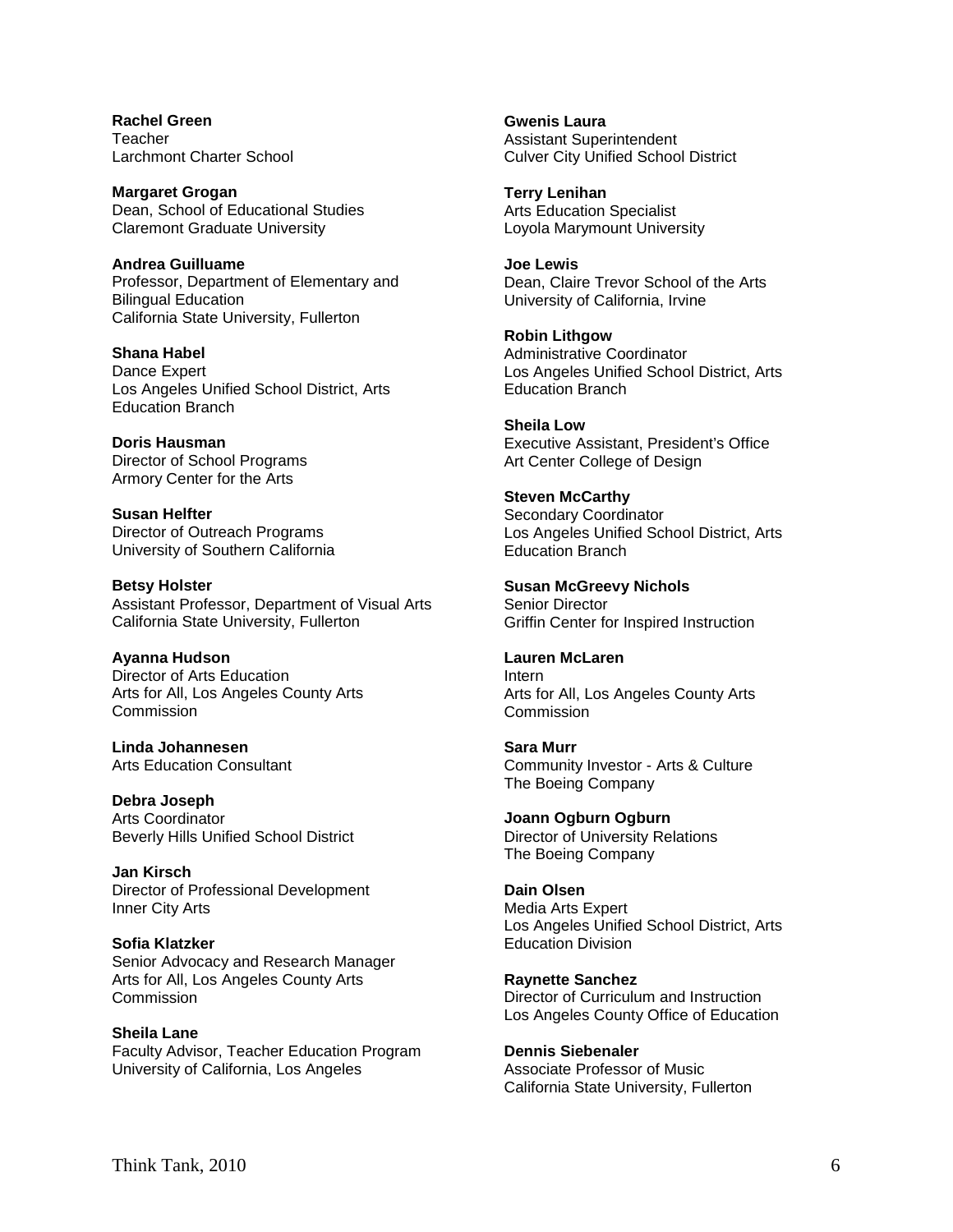**Michael Spagna** Dean, Michael D. Eisner College of Education California State University, Northridge

**Matty Sterenchock** Program Associate Herb Alpert Foundation

**Anneli Stone** Senior Program Officer W. M. Keck Foundation

**Jim Thomas** Coordinator, Visual and Performing Arts Orange County Department of Education

**Jim Thompson** Associate Professor, Department of Art Azusa Pacific University

**Geraldine Walkup** Visual and Performing Arts Consultant Los Angeles County Office of Education **Scott Ward** Executive Director Armory Center for the Arts

**Pat Wayne** Director of Programs and Education Arts Orange County

**Tim Wells Teacher** Burbank High Vocal Association

**Tom Whaley** Arts Coordinator Santa Monica Malibu Unified School District

**Elisha Wilson Beach** Implementation Coordinator Arts for All, Los Angeles County Arts Commission

**Laura Zucker** Executive Director Los Angeles County Arts Commission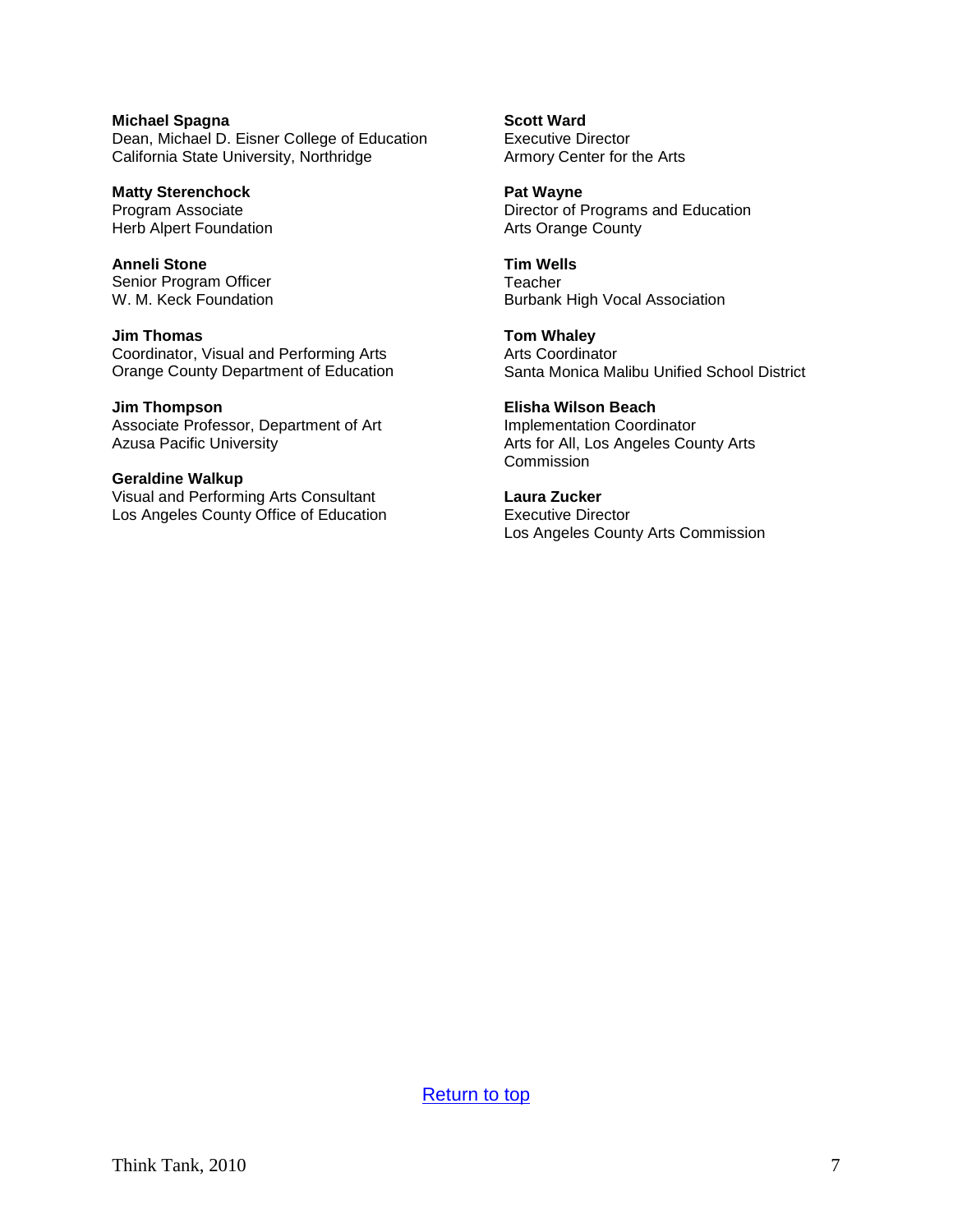# <span id="page-8-0"></span>*Arts for All* **Higher Education Think Tank Task Force**

#### **Steering Committee:**

Bob Bucker – Dean of Arts, Media and Communications – CSU Northridge Dorothy Fleisher – Director, Southern California Programs, W.M. Keck Foundation James Cantor – Department Chair, Division of Teacher Education, CSU Dominguez Hills Jay Kvapil – Interim Dean of the Arts, College of the Arts, CSU Long Beach Michael Spagna – Dean of Education, CSU Northridge Patricia Easton – Former Dean of Arts and Humanities, Claremont Graduate University Margaret Grogan – Dean, School of Educational Studies, Claremont Graduate University Sarah Murr – Community Investor, Arts & Culture, Boeing Company

#### **Working Group:**

Cynthia Campoy Brophy – Executive Director, The HeArt Project Ed Trimis – Professor, University of Southern California Geraldine Walkup – Visual and Performing Arts Coordinator, Los Angeles County Office of **Education** Jan Kirsch – Director of Professional Development, Inner City Arts Jim Thomas – Coordinator, Visual & Performing Arts, Orange County Department of Education Armalyn De Lao – Site Director, The California Arts Project (TCAP) Leonardo Bravo – Director of School Programs, Music Center Linda Johannesen – Arts Education Consultant Pat Wayne – Director of Programs & Education, Arts Orange County Robin Lithgow – Coordinator, Arts Education Branch, LAUSD Susan McGreevy Nichols – Senior Director of Arts Education Policy and Practice, Griffin Center Talena Mara – Vice President of Education, Orange County Performing Arts Center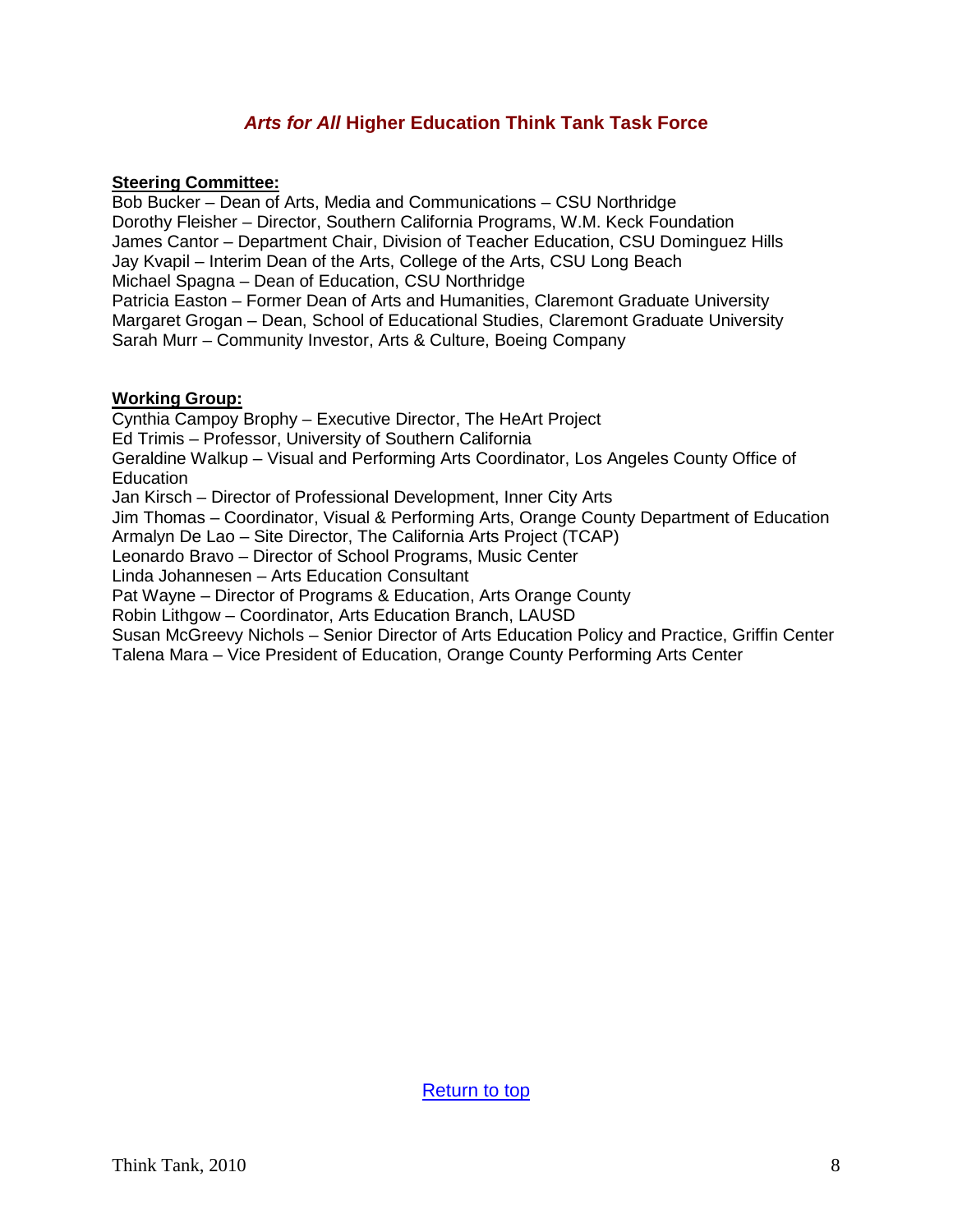## **Greetings & Welcome**

#### *Michael Spagna, Dean, Michael D. Eisner College of Education*

Good Morning. I am Mike Spagna, Dean of the Michael D. Eisner College of Education here at CSU Northridge. I want to welcome you as the co-chair of the Arts for All Higher Education Initiative and as the host institution for today's conversation.

I am really excited about being co-chair of this initiative. As the leader of one of the colleges that produces the most teachers in Los Angeles County, I see this initiative as a great opportunity to address gaps in **Quality, Access and Equity** in arts education for all the students in our region.

Let me help illuminate who is in the room:

- $\triangleright$  There are 13 institutions of higher education represented from Los Angeles County and Orange County
- $\triangleright$  I want to welcome our friends from Orange County
	- $\triangleright$  Jim Thomas from the Orange County Department of Education
	- > Talena Mara from the Orange County Performing Arts Center
	- $\triangleright$  Pat Wayne from Arts Orange County
- $\geq$  5 Arts for All school districts and the Arts Education Branch of LAUSD
- Larry Birch, California Commission on Teaching Credentialing
- $\triangleright$  Raynette Sanchez and Geraldine Walkup from the Los Angeles County Office of Education

I would also like to thank the Arts for All staff, who have worked tirelessly behind the scenes to coordinate today's event.

And it is my pleasure to introduce Ayanna Hudson, the Director of Arts Education at the Los Angeles County Arts Commission who spearheads Arts for All.

*Ayanna Hudson, Director of Arts Education, Los Angeles County Arts Commission, Arts for All* 

I would first like to thank Mike and his counterpart Bob Bucker at the College of Art for their partnership, leadership and vision.

Your collaboration between the College of Education and the College of Art is exemplary and there is much to learn from your example.

I would also like to thank the other members of our task force who provided us with great insight and advice and recruited many of you to attend this event. You can find a list of the members in your folders.

And, I would like to thank members of our sister initiative in Orange County, Arts Advantage, the Arts Education Branch of LAUSD, and the Los Angeles County Office of Education for their leadership on the Arts for All Higher Education initiative.

Established in 2002 by the Los Angeles County Board of Supervisors, *Arts for All* is the dynamic, countywide collaboration working to create vibrant classrooms, schools, communities and economies through the restoration of dance, music, theatre and the visual arts disciplines into the core curriculum for each of our 1.7 million public K-12 students.

It was created to support school districts to take a more systemic - rather than a patchwork – approach to providing quality learning in and through the arts.

This initiative has provided a wonderful opportunity to partner with the Arts Advantage Education Initiative in Orange County, which offers services to districts to establish, expand, and extend arts programs in schools to foster creativity for 500,000 students.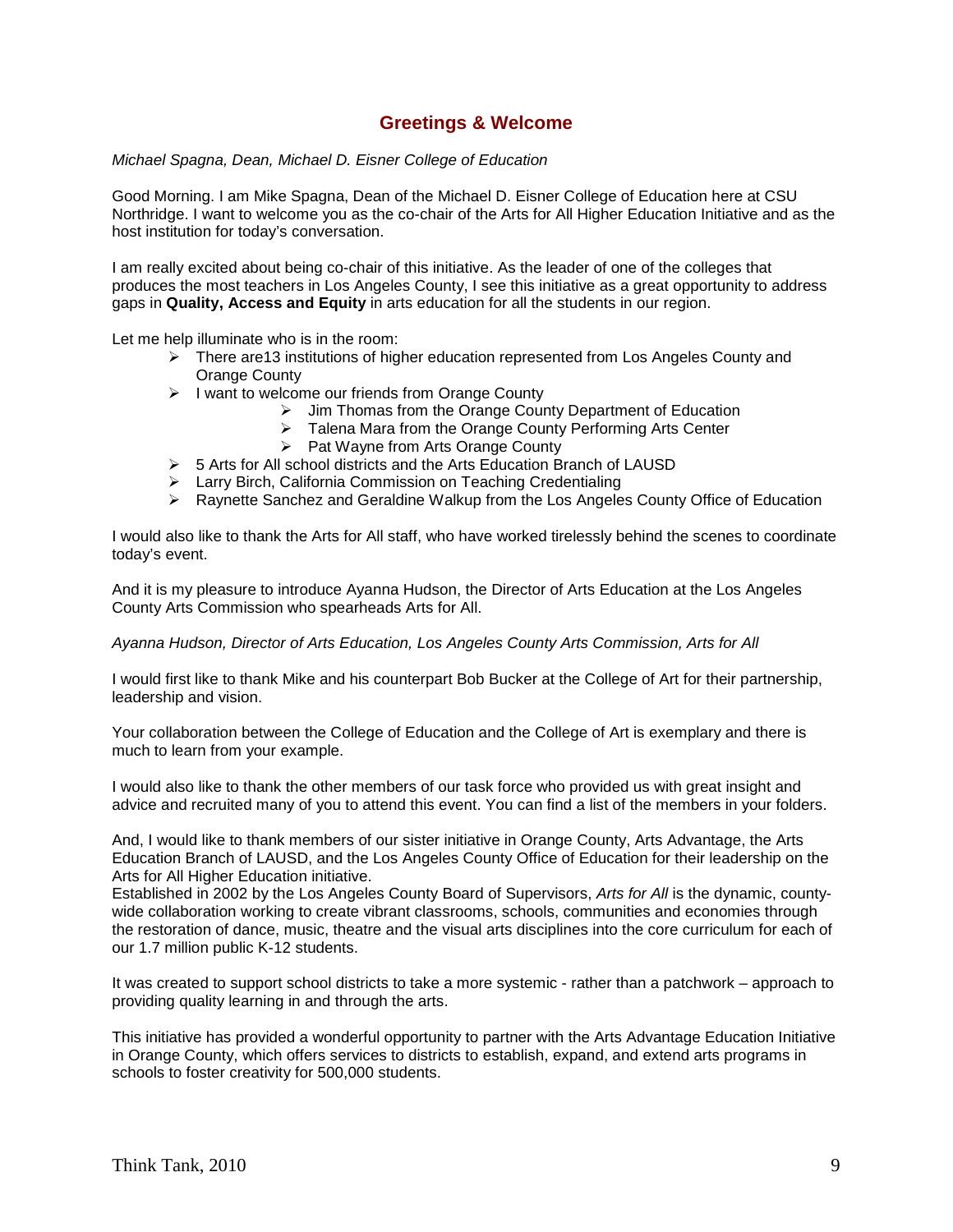*Arts for All* is now working directly with 39 school districts while partnering with the largest, LAUSD, and supporting 41 other districts. This slide gives you a picture of how Arts for All has grown over the years.



*Arts for All* and Arts Advantage believe in a shared-delivery approach to arts instruction. In order for there to be high quality arts education we need:

- General classroom teachers
- Arts specialists
- **Teaching Artists**



The *Arts for All* Higher Education Initiative is designed to deepen and strengthen the collaboration between Institutions of Higher Education, school districts and community arts providers to ensure quality arts instruction for students.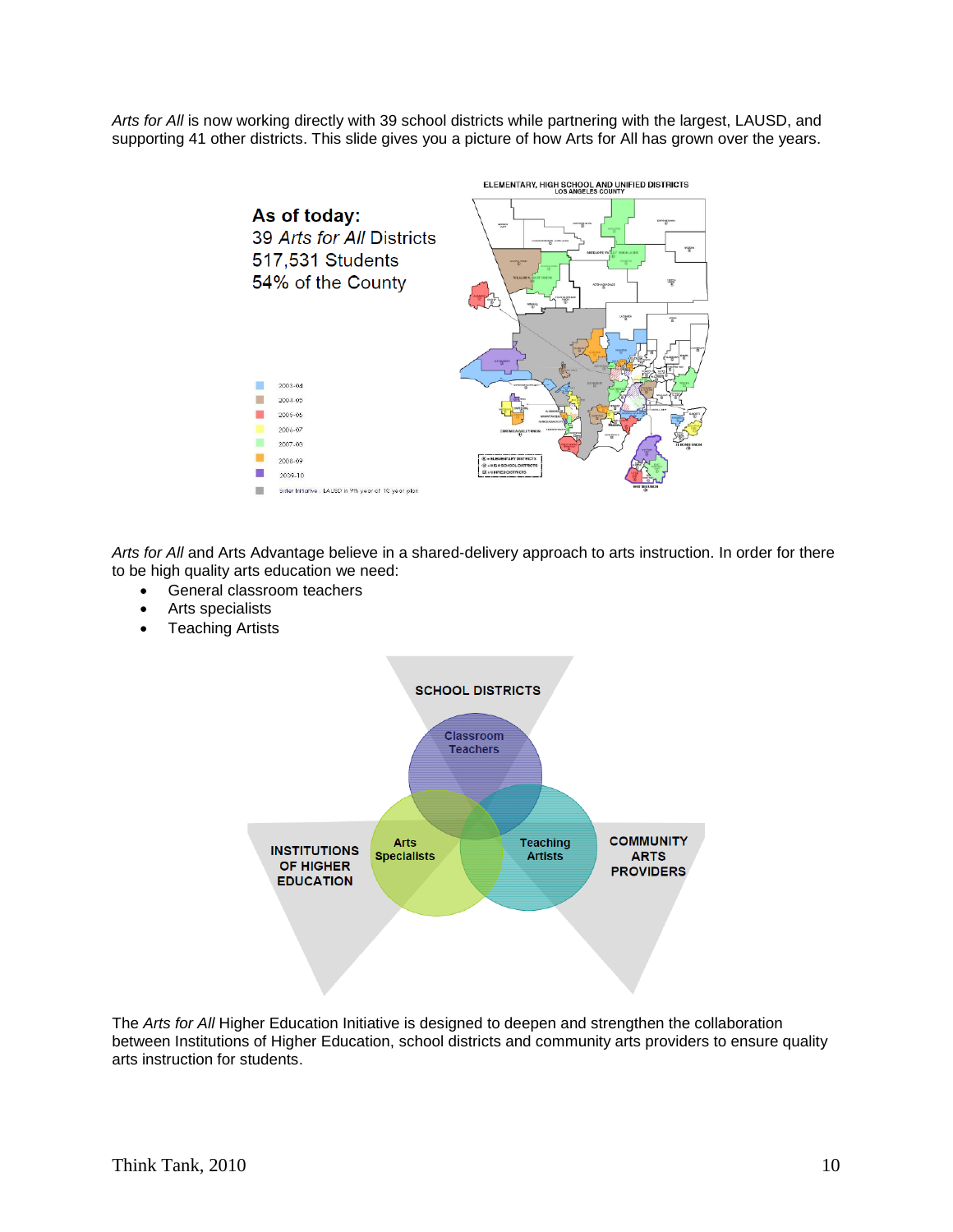Throughout all of our work, we rely on shared leadership among all of our partners to produce our programs and services. Simply put, we cannot do this work alone and all of you here today will be key to the success of this initiative.

Through *Arts for All*, arts education in Los Angeles County has seen significant improvement to infrastructure to support arts education **for the first time in more than a generation**, even as 22 percent of school districts nationally report cutting instructional time for arts and music since the enactment of the No Child Left Behind Act.

# Arts for All

# **Arts Education Performance Indicators (AEPI)**

|                                                         | 2005 | 2008 |
|---------------------------------------------------------|------|------|
| 1 Board-adopted arts education policy                   | 37%  | 64%  |
| 2 Board-adopted arts education plan                     | 35%  | 61%  |
| 3 District level arts coordinator                       | 12%  | 39%  |
| 4 5% or more of general budget for arts education       | 15%  | 3%   |
| 5 Ratio of 400:1 students to credentialed arts teachers | 10%  | 16%  |

Yes, many districts are making cuts to their arts education programs, but they are making cuts everywhere and the arts programs are being curbed proportional to other programs. Unlike in the past, they are not being unilaterally eliminated.

Some *Arts for All* school districts are steadfastly maintaining their commitment to arts education and moving forward with their plans. These districts specifically sight the infrastructure that has been set through the implementation of their plans and policy as the reason they have been able to weather this storm.

These are unprecedented economic times in California and everyone is being faced with hardship but we believe that once we emerge from these challenging times – which will happen – our school districts will be prepared to advance arts education in even greater ways.

I would now like to introduce you to Bob Bucker, Dean, Mike Curb College of Arts, Media, and Communication here at Cal State Northridge.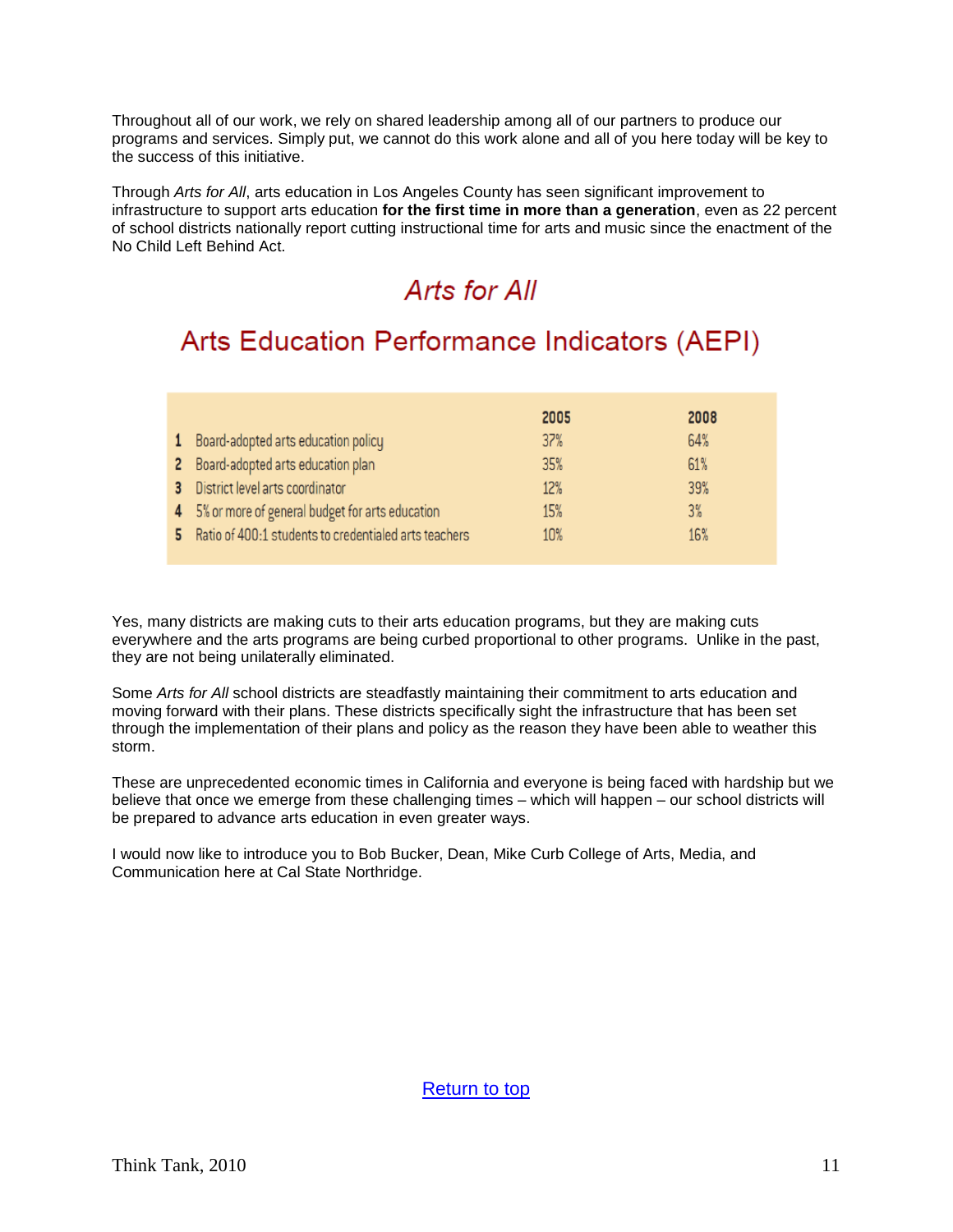# **Introduction to** *Arts for All* **Higher Education Initiative**

<span id="page-12-0"></span>*W. Robert Bucker, Dean, Mike Curb College of Arts, Media, and Communication* 

Thank you, Ayanna, and Good Morning. These are exciting times at CSU Northridge and when I was approached by *Arts for All* to co-chair this initiative, there was no way I could say "no".

I am heartened to see so many colleagues and counterparts from across the Southern California region in the room. And I want to thank all of you for taking the time from what I know to be very busy schedules to participate in the launching of the *Arts for All* Higher Education Initiative.

This initiative is grounded in the belief that when teachers in training are equipped with the arts they are better able to teach in *ANY* educational setting and they are better able to reach *ALL* the students in their classroom.

As mentioned earlier, this initiative seeks to further develop partnerships between institutions of higher education, school districts and the community arts providers across Southern California to develop new program models and pathways for including the arts in the preparation of classroom teachers.

Today is just the beginning of what we hope will become a multi-year initiative that will change the way teachers are prepared.

There is a lot of work ahead of us and to get us off on the right foot I want to start with covering some background information on arts education in California.

I am not going to spend time trying to convince you of the importance of arts education. I think everyone's presence in the room is evidence of your understanding of this. However, I do want to address the some of current gaps in arts education that have led to the creation of this initiative. But first, I would like to take a moment to refresh our memories and do a quick review of California Arts Education Policy and funding.

# **Overview of Arts Education Policy in CA**



The 1970s were not good times for arts education. The Ryan Act brought about the elimination of artscourse training requirements for elementary teachers and Proposition 13 lead to deep cuts to arts in public schools.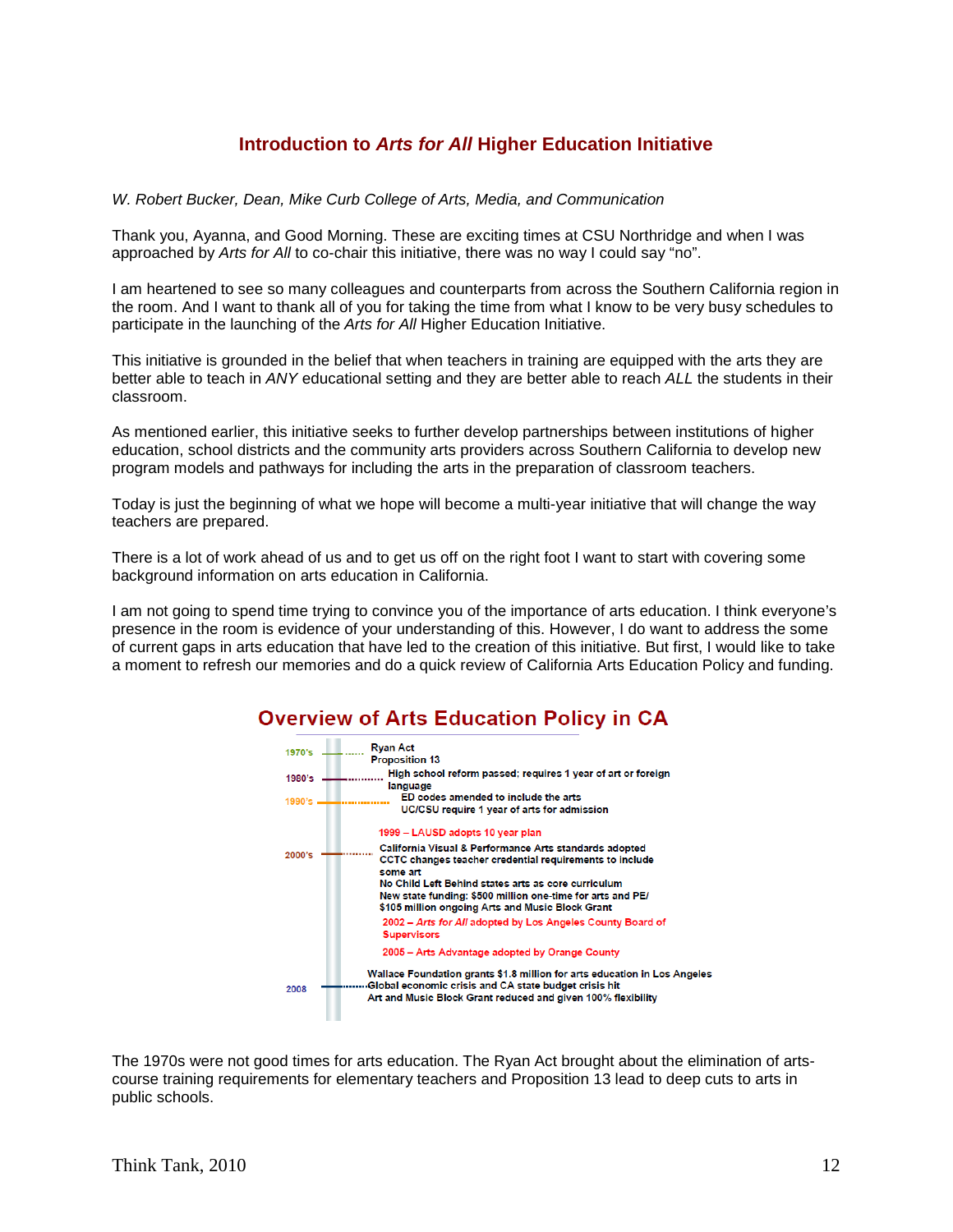The 80s and 90s brought about a change in tide for arts education. UCs and CSUs begin to require 1 year of the arts for admission which lead to reforming high school requirements to include the arts.

The momentum continued into the 2000s where we saw California adopt state standards for the visual and performing arts, NCLB identified the arts as a core academic subject and the California Commission on Teacher Credentialing changed teacher credential requirements to include the arts. Most exciting of all, ongoing, categorical funding for the arts was granted by the state through the Arts and Music Block Grant.

Throughout this time the 3 sister initiatives for arts education were launched in the Southern California region ; LAUSD's 10 year plan, Arts for All in Los Angeles County and Arts Advantage in Orange County.

In 2008, the Wallace Foundation granted 1.8 million dollars to Arts for All and LAUSD to help further expand the efforts to provide quality arts education to all public school students in Los Angeles County

The 2008-09 school years brought about more difficult times. In addition to severe budget cuts, funding for the Arts and Music Block Grant was reduced and school districts were giving 100% spending flexibility with the funds. This trend continues and school districts will probably not get relief for another couple of years.

So, although we have seen significant advancement of the visual and performing arts in public education over the past decade, there is still a considerable amount of work to be done to ensure every student has equitable access to quality arts education.

In order to achieve this we need to understand where the gaps exist.

In 2007, SRI released the report *"Unfinished Canvas: Arts Education in California: Taking Stock of Policies and Practices.*"



This study examined several key indicators of the status of Arts Education in California. Although the data was collected on a state level, it gives a good picture of what is happening in schools.

Some of the key findings of the report are as follows: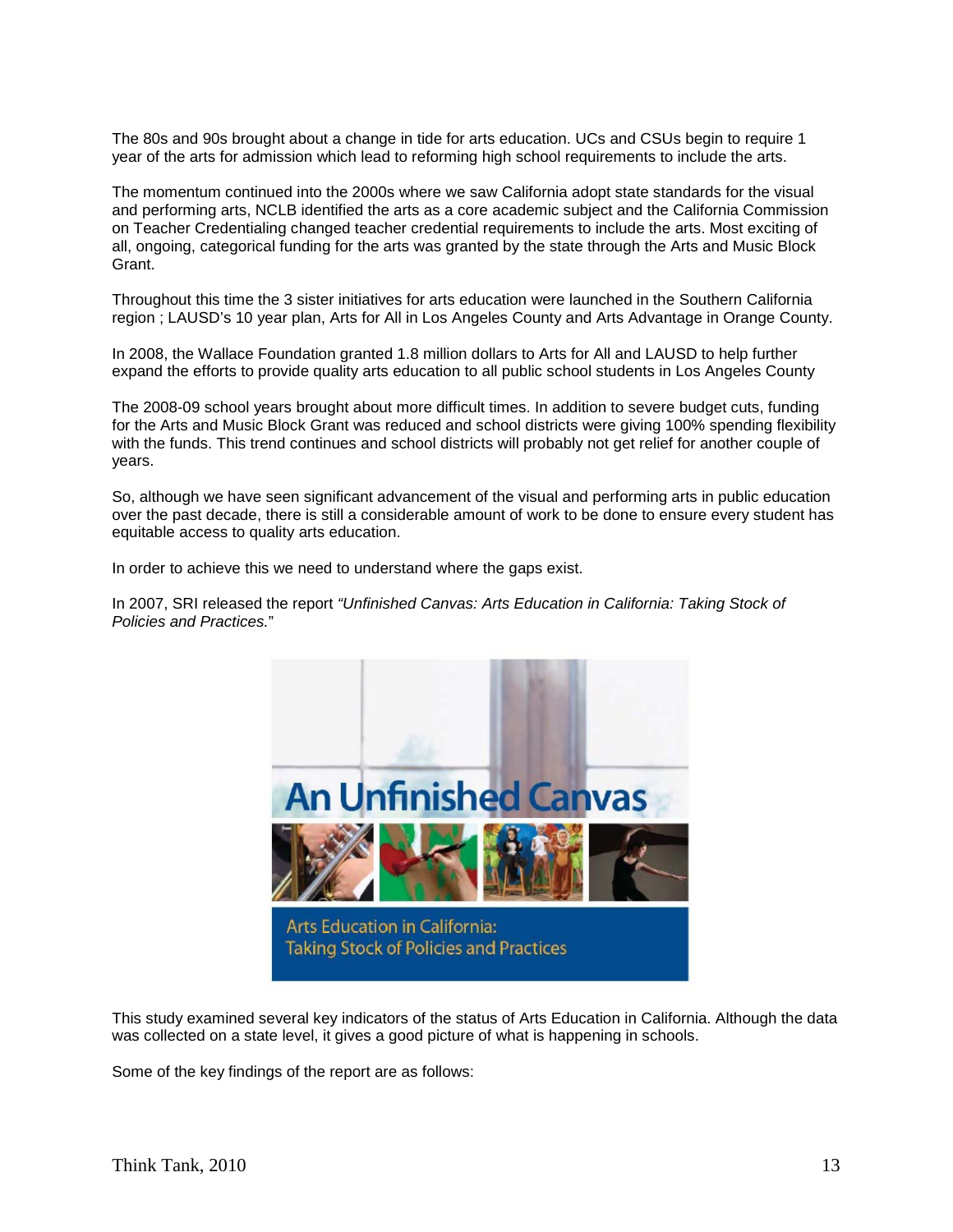Exhibit 3-2 Sequential, Standards-Based Courses of Study, by School Level



Although many schools are working towards establishing standards-based courses of study in all the four disciplines, there is a tremendous gap between what is being taught at the elementary level, see the purple bar, and the other grade levels.



Exhibit 5-2 Schools With Full-Time, Certified Arts Specialists, by School Level

Furthermore, the purple bar on this slide shows us that elementary schools are much less likely to employ specialists than secondary schools . . .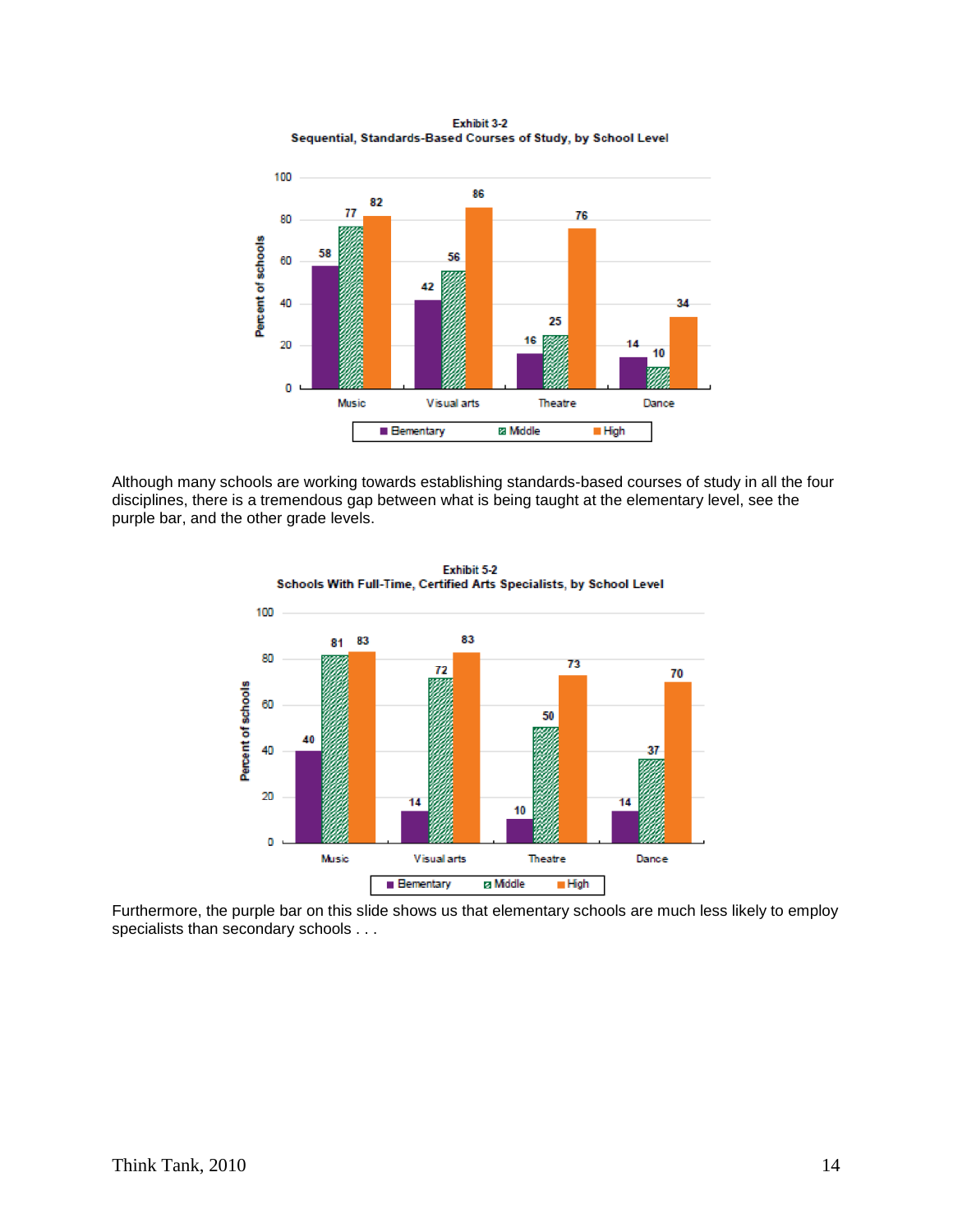Exhibit 4-9 Student Participation in Daily Arts Instruction, by School Level



. . . so there is less arts instruction at the elementary level and a weak foundation for more advanced arts courses in the upper grades. Again, just take a look at the purple bar.



Exhibit 5-6<br>Elementary Schools With Full-Time, Certified Arts Specialists<br>or Classroom Teachers Providing Arts Instruction

And once again, the purple bar shows us that the responsibility to provide arts instruction is left to the classroom teachers.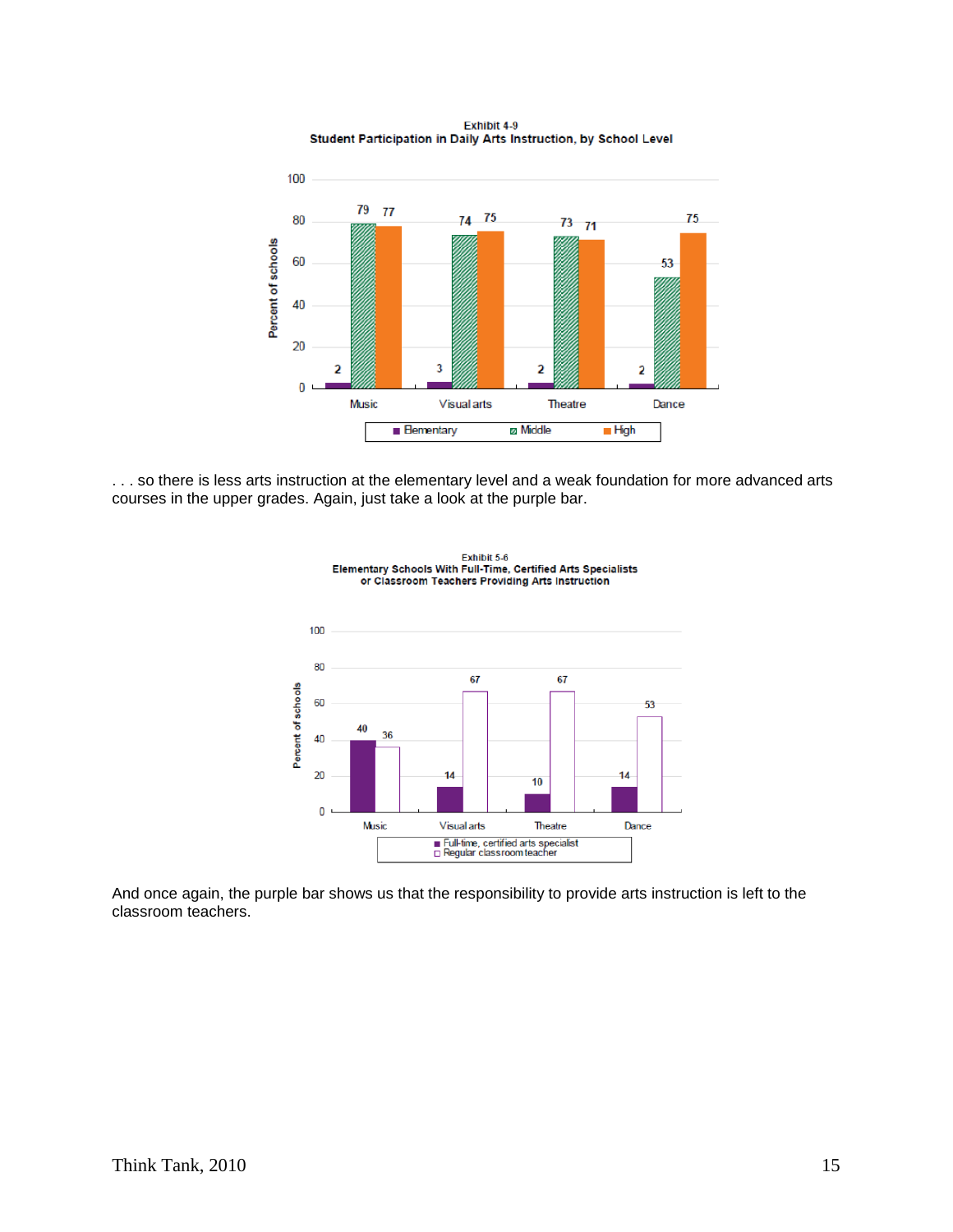

**CSU Center for Teacher Quality Teacher Preparation Program Evaluation, 2006** 

This slide shows the results of an evaluation conducted by California State University Center for Teacher Quality on teacher preparation program. I know this is a busy slide but I am only showing this to you to indicate one point. Preparation in the arts is shown by the green line. Close to 40% of generalists teachers are not prepared to teach the arts.

In 2008, SRI followed up with *"An Finished Canvas: Teacher Preparation, Instructional Delivery, and Professional Development in the Arts."*



One of the main purposes of this study was to investigate how elementary classroom teachers are prepared to teach the arts.

Here are some of the key findings and the reasons we are here today.

• **The arts subject matter requirements for prospective elementary teachers vary from one IHE to another.**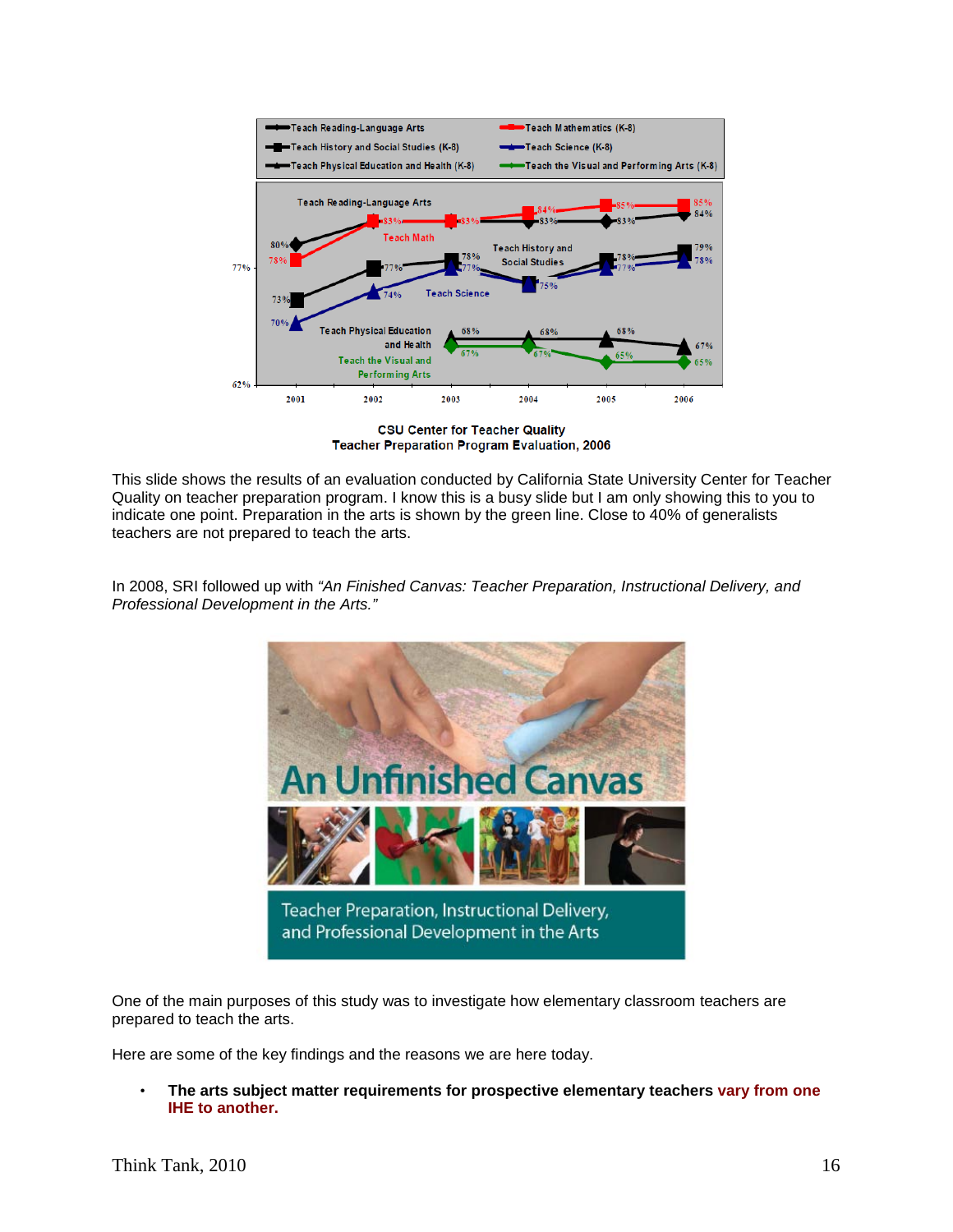- **Undergraduate courses in the visual and performing arts may or may not focus on the teaching of the arts in elementary classrooms.**
- **Multiple-subject teacher preparation programs offer little arts-specific coursework; some require none.**
- **Among multiple-subject programs requiring coursework in the arts-specific pedagogy, requirements differ substantially, and no consensus exist about how arts methods should be taught to future elementary classroom teachers.**
- **Lack of time in credential programs, lack of opportunities to practice teaching the arts, and declining enrollment in undergraduate arts courses are the major challenges to preparing elementary classroom teachers.**

The main point of these findings is there is no consensus or consistency to the training of teachers in the arts.

So, we feel it is important to begin this work by focusing on the classroom teacher, especially the generalists and the question I pose to you today is, from our positions of leadership in education, what can we do to change this?

Today we are going to begin to address this question by discussing the current landscape of Higher Education, developing a theory of change on the role of Higher Education in Arts Education and defining strategic actions to move this initiative forward.

But, before all of this we are going to hear from the teachers on the ground that are doing the hard work to further set the context for the day.

So at this point I would like to hand the floor over to Sandra Chong, Director of Arts Education here at CSUN, who will facilitate a panel of teachers in a discussion on the use of arts education in the classroom.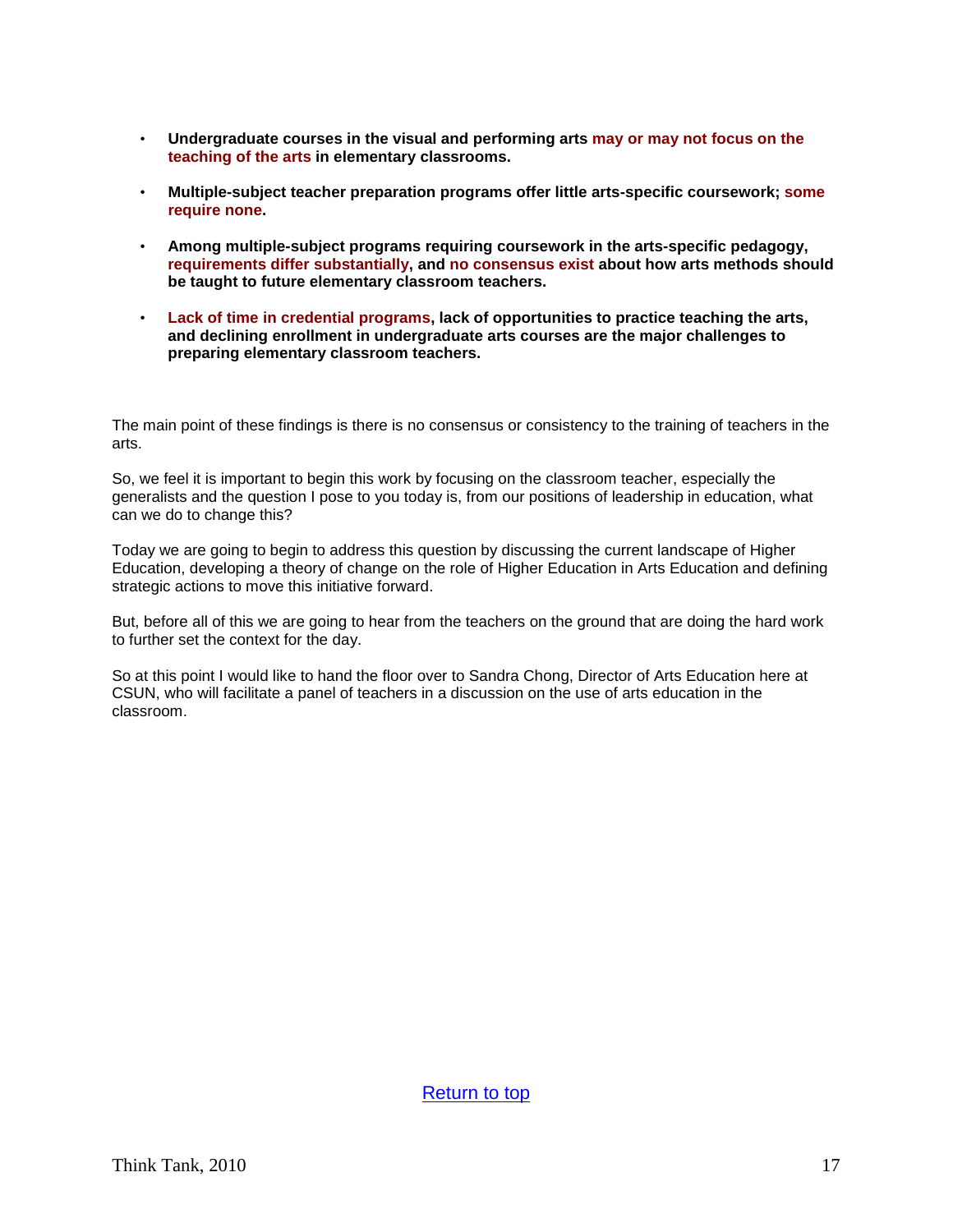#### <span id="page-18-0"></span>**Panel Discussion**

Facilitator: *Sandra B. Chong, Director of Arts Education, Mike Curb College of Arts, Media and Communication* Panelists: *Rachel Green, Larchmont Charter School, Kari Fretham, Culver City Middle School, Gabriela Cardenas, Para Los Niños*

Facilitator Sandra B. Chong lead a panel discussion with generalists classroom teachers on the inadequacy of training in arts education in pre-service programs, the use of the arts in the classroom setting and the impact teaching through the arts has on their teaching practice and student learning outcomes.

The panelists came from various educational and teaching backgrounds with differing levels of experience in the arts. Their experience ranged from a B.A. in Theatre to absolutely no experience in the arts prior to becoming a teacher. All of the panelists agreed that they did not receive adequate training in the arts in their pre-service programs. Although each stated they had participated in arts classes, they did not feel that they were provided with the tools necessary to effectively implement high quality arts education in their classrooms. As classroom teachers, all of the panelists have participated in professional development in arts education provided by their current schools and some have sought out learning opportunities in the arts on their own time.

Regardless of their access to training in the arts, all of the panelists felt that the arts had been an imperative tool in their success as a classroom teacher. They felt that the arts enhanced their teaching abilities and supported them in providing their students with multiple learning opportunities. The arts have helped some of the teachers to see their students in a different light in terms of what they are capable of and learn new ways to present material to their students. Panelists felt that when they used the arts to teach, the students were more engaged in the learning process and were better able to make connections to their day-to-day lives. One teacher found that using the arts provided her with ways to better assess her students' understanding of material, especially students that may have difficulty responding in traditional ways.

Although panelists felt that ongoing professional development in the arts is necessary, incorporating this training into teacher preparation programs would be most beneficial. All panelists felt that strong training in the arts in pre-service programs for teachers would improve teachers' capacity to teach in a classroom setting and equip teachers with a tool that would support them in improving student learning across all subjects.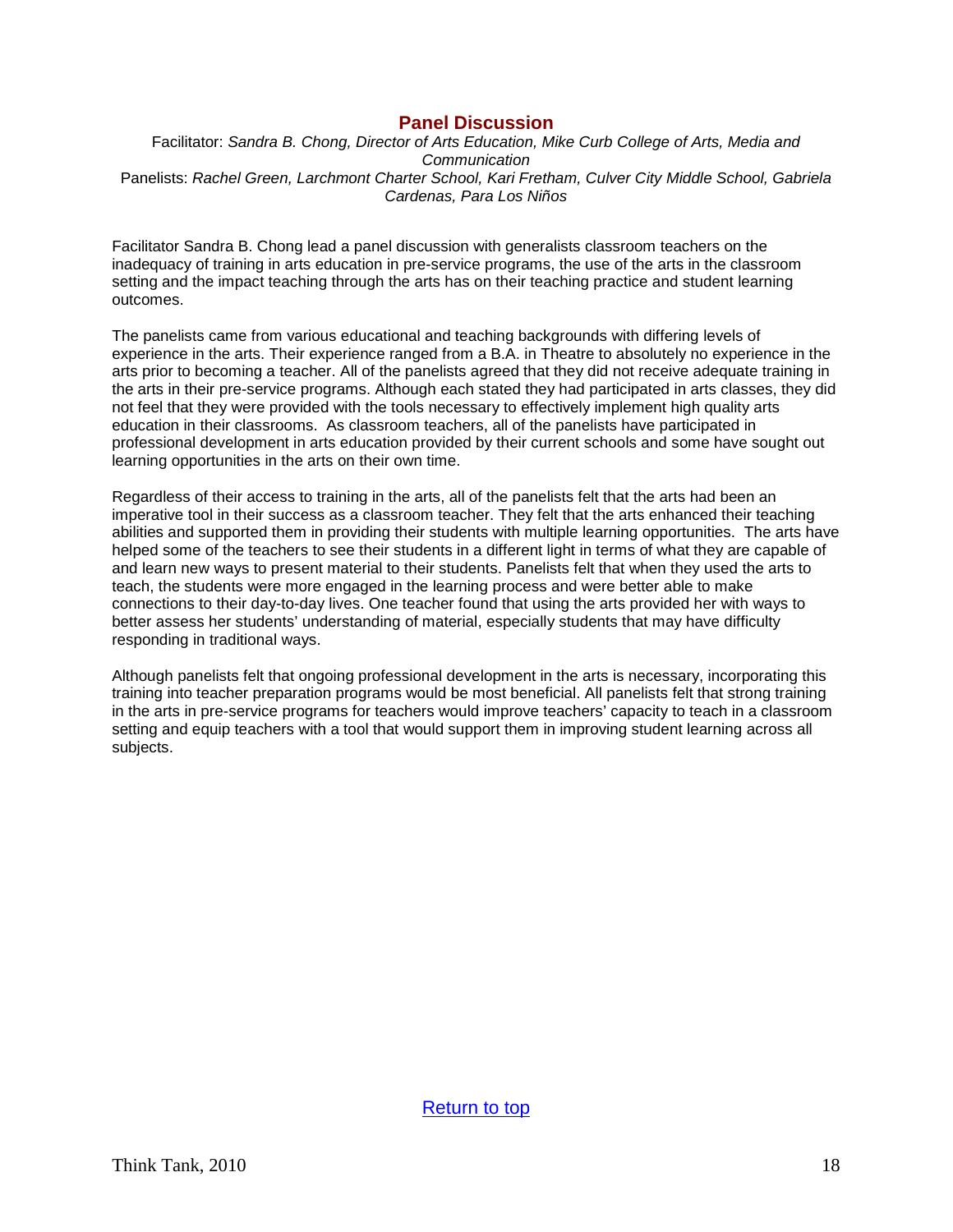# <span id="page-19-0"></span>**Trend Analysis of Higher Education**

*Participants identified and categorized current trends in higher education into categories of emerging, established, boundary and dying*

| <b>EMERGING</b><br>Which trends and practices are picking up<br>momentum and acceptance?<br>Charter schools issuing credentials<br>٠<br>Focusing on education as social<br>$\bullet$<br>justice/education/cultural change (EI<br>Sistema)<br>Bridging programs from high schools and<br>٠<br>community colleges to four-year institutions<br>Hiring faculty with K-12 teaching experience<br>٠<br>Sustainability<br>$\bullet$<br>Departments collaborating on college<br>$\bullet$<br>campuses<br>Colleges collaborating<br>٠<br>Media Arts<br>$\bullet$<br>Application of theory and practice are closer<br>together<br>Conversation about inquiry-based learning<br>٠<br>Push for more courses offerings<br>$\bullet$<br>Transition to online courses<br>$\bullet$<br>Recognition of the importance of diversity<br>$\bullet$<br>Increased student debt<br>$\bullet$<br>For-profit education<br>$\bullet$ | <b>ESTABLISHED</b><br>Which trends and practices are mainstream or<br>standard operating procedures?<br><b>Remedial Education</b><br>$\bullet$<br>Student support services<br>$\bullet$<br>If it's not tested it's not taught<br>$\bullet$<br>Community-based learning<br>$\bullet$<br>Isolated subject areas<br>$\bullet$<br>Teaching content, not how to teach<br>$\bullet$<br>Carnegie units and seed time<br>$\bullet$<br>Interdisciplinary<br>$\bullet$<br>Professors modeling<br>$\bullet$<br>Honoring teaching pedagogy<br>$\bullet$                                                                         |
|-------------------------------------------------------------------------------------------------------------------------------------------------------------------------------------------------------------------------------------------------------------------------------------------------------------------------------------------------------------------------------------------------------------------------------------------------------------------------------------------------------------------------------------------------------------------------------------------------------------------------------------------------------------------------------------------------------------------------------------------------------------------------------------------------------------------------------------------------------------------------------------------------------------|---------------------------------------------------------------------------------------------------------------------------------------------------------------------------------------------------------------------------------------------------------------------------------------------------------------------------------------------------------------------------------------------------------------------------------------------------------------------------------------------------------------------------------------------------------------------------------------------------------------------|
| <b>BOUNDARY</b><br>Which new ideas are pushing/needing to<br>become accepted trends and practices?<br>The economy<br>Interaction with new media<br>$\bullet$<br>Being aware of a learning pervasive<br>$\bullet$<br>environment where students access<br>learning directly using technology<br>Teaching the whole child<br>٠<br>Globalism<br>$\bullet$<br>Move toward project-based, collaborative<br>$\bullet$<br>learning<br>Situated learning without course titles<br>Model standards-based practices<br>Necessity for fluency in more than one<br>٠<br>language<br>Dual-immersion strategies<br>٠<br>Looking for cheaper business models -<br>٠<br>tenure gone-anyone can teach online<br>Increase competition for scarce resources<br>٠<br>More special ed prep for teacher, including<br>٠<br>counseling<br>Putting the fun back into learning<br>٠                                                  | <b>DYING</b><br>Which trends and practices are concepts whose<br>viability is overly questioned?<br>Isolated subject areas<br>$\bullet$<br>Teaching content, not how to teach<br>$\bullet$<br>Affordability<br>$\bullet$<br>In-roads we've made into arts education<br>$\bullet$<br>Highly qualified teachers knowing how to<br>$\bullet$<br>teach the arts<br>Risk taking<br>$\bullet$<br>Honoring of teaching and pedagogy<br>$\bullet$<br>Time to learn how to be a teacher<br>Course offering diminishing<br>Job security, tenure, career, value<br>Equity and access<br>Male student population on the decline |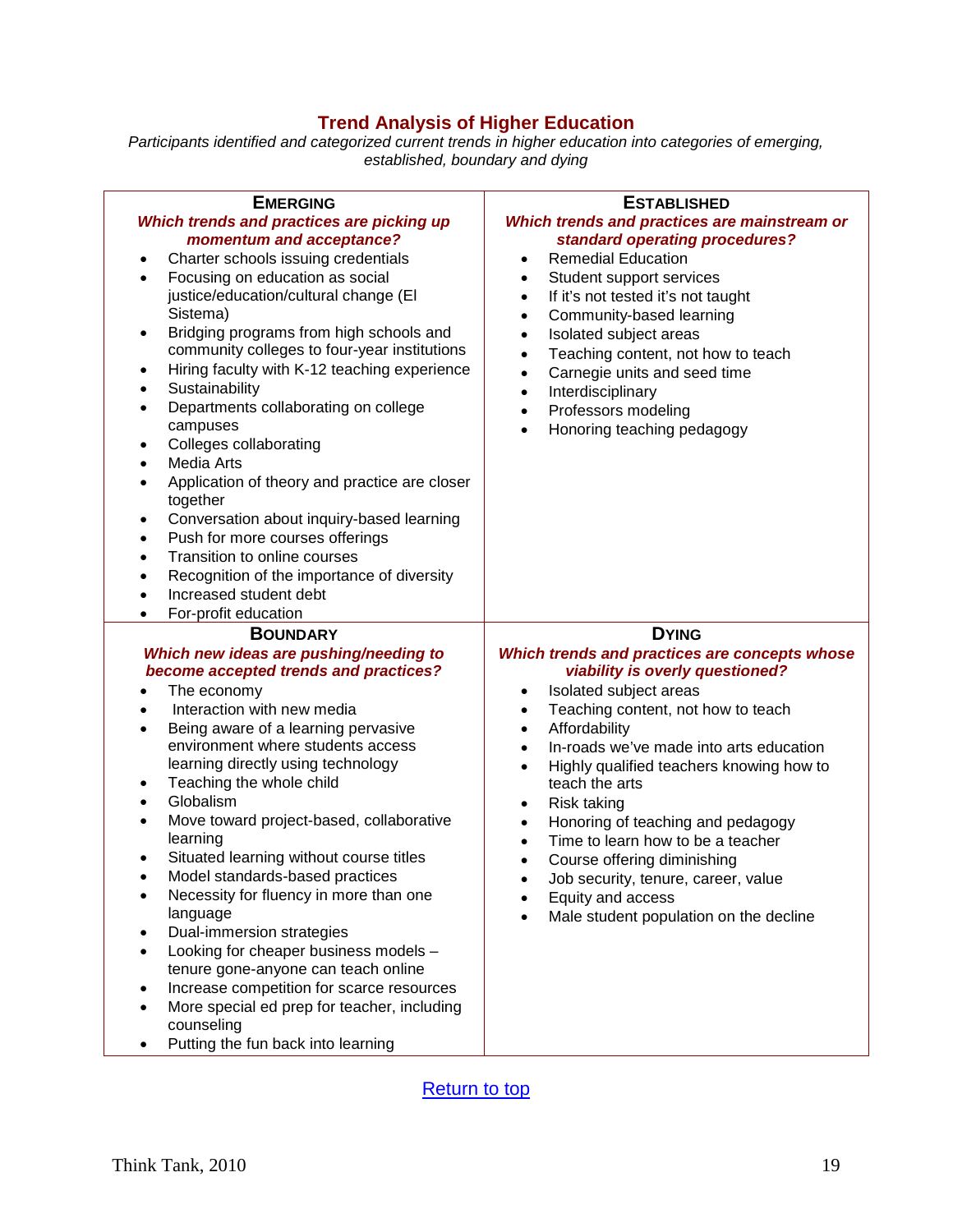# <span id="page-20-0"></span>**Consensus Workshop**

*Attendees participated in a collective brainstorming process in which ideas were clustered into categories to address the question, "What are the roles and responsibilities of higher education to ensure that there is high quality arts education for all students?" Category titles were created to encompass the big ideas of the clusters*

| <b>Developing and</b><br>empowering<br>advocates from<br>within the<br>university | <b>Deliver strong</b><br>teacher<br>preparation in<br>arts pedagogy   | <b>Model best</b><br>practices to<br>include project-<br>based learning                                  | <b>Establish a</b><br>culture that<br>values of the arts<br>as part of the<br>core curriculum    | <b>Conduct</b><br>research and<br>distribute data                                  |
|-----------------------------------------------------------------------------------|-----------------------------------------------------------------------|----------------------------------------------------------------------------------------------------------|--------------------------------------------------------------------------------------------------|------------------------------------------------------------------------------------|
| Advocacy to policy<br>makers, parents,<br>students, educators                     | Arts pedagogy as<br>core curriculum                                   | Walk the talk $-$<br>model pedagogy<br>and best practices<br>that teachers are<br>being trained in       | Culture of the arts<br>as good teaching                                                          | New research based<br>on data driven<br>models of arts<br>integration              |
| Advocacy for<br>redefining "well<br>educated" and<br>public education             | Consistency of pre<br>service training in<br>the arts                 | Blending theory and<br>practice                                                                          | Arts as core in all<br>advanced degrees                                                          | Funding to develop<br>integration between<br>neuroscience<br>learning and the arts |
| Advocacy - inform<br>decision makers                                              | Transforming and<br>exploring new<br>teaching practice in<br>the arts | Model best practices<br>- (community<br>bridges project-<br>based learning,<br>educate whole<br>teacher) | Teacher buy-in                                                                                   | Examine miracle of<br>el sistema                                                   |
|                                                                                   | Strong student<br>teacher<br>programming in arts<br>(pedagogy)        | Faculty with K-12<br>experience                                                                          | Have fun                                                                                         |                                                                                    |
|                                                                                   | New courses<br>developed - "new<br>classroom"                         | Provide model of<br>high-quality arts<br>events/projects                                                 | Provide auxiliary<br>opportunities for<br>non-credential<br>students in teaching<br>and learning |                                                                                    |
|                                                                                   |                                                                       |                                                                                                          | Arts as core in all<br>advanced degrees                                                          |                                                                                    |
|                                                                                   |                                                                       |                                                                                                          | Liberal arts<br>education before<br>specialization                                               |                                                                                    |
|                                                                                   |                                                                       |                                                                                                          | Equal access of arts<br>for all $-$ K-16 fluidity                                                |                                                                                    |
|                                                                                   |                                                                       |                                                                                                          | Get "wet" in the<br>arts/Arts Flood                                                              |                                                                                    |
|                                                                                   |                                                                       |                                                                                                          | An expanding<br>definition of the arts<br>to include all people                                  |                                                                                    |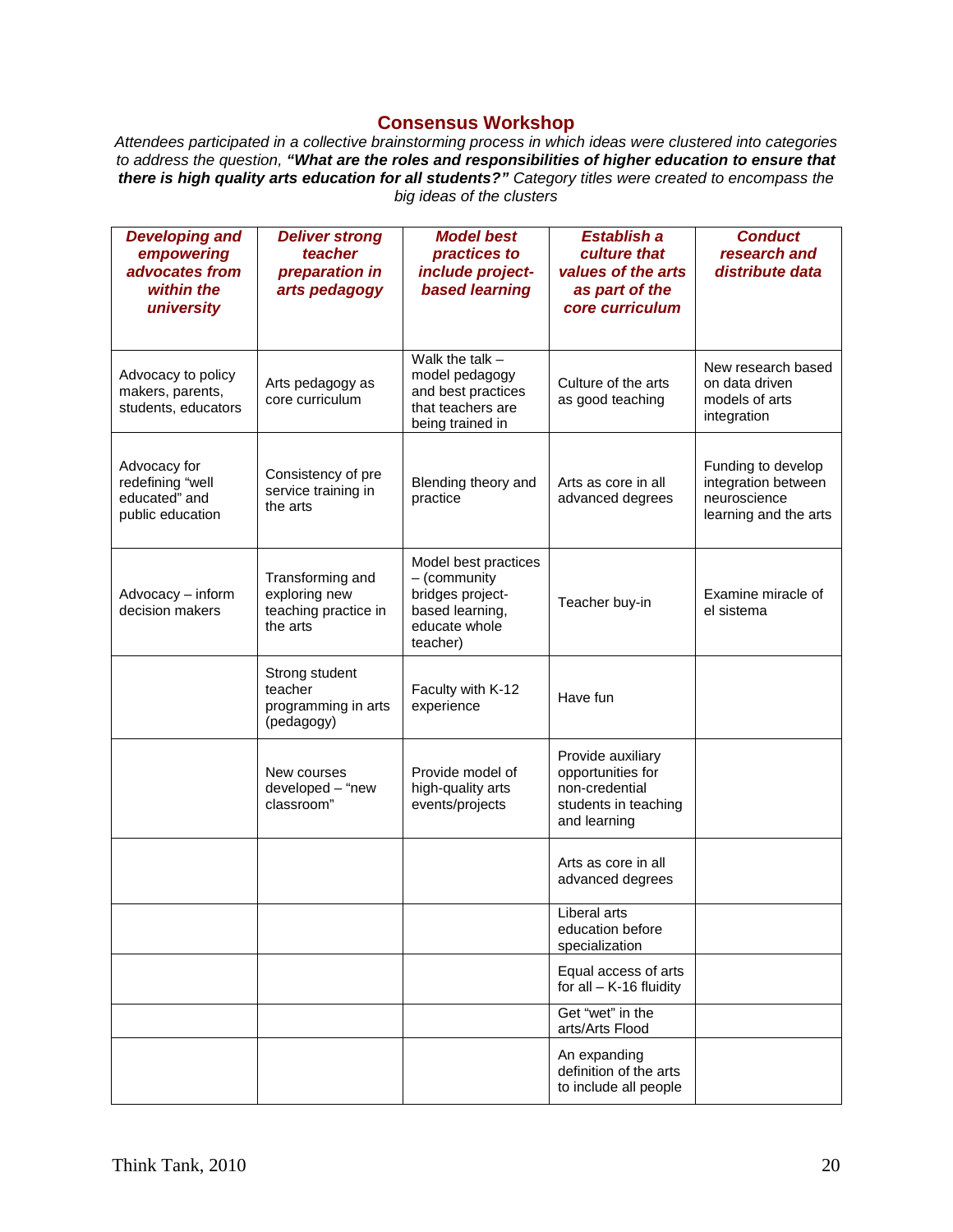## **Consensus Workshop** *Cont…*

| <b>Provide ongoing</b><br>mentoring and<br>support for arts<br>delivery in<br>classrooms | <b>Provide arts</b><br><i>integration</i><br>courses for pre-<br>service and in-<br>service teachers                              | <b>Develop and</b><br><b>build strong</b><br>relationships<br>with $K-12$<br>education and<br>community | <b>Design and</b><br>deliver new<br>degree programs<br>to include<br>credential and<br>advanced<br>degrees | <b>Train teachers to</b><br>effectively<br>assess the arts     |
|------------------------------------------------------------------------------------------|-----------------------------------------------------------------------------------------------------------------------------------|---------------------------------------------------------------------------------------------------------|------------------------------------------------------------------------------------------------------------|----------------------------------------------------------------|
| Mentoring,<br>observation,<br>evaluation includes<br>the arts                            | A course in how to<br>integrate                                                                                                   | Create partnerships<br>between K-12 and<br>community                                                    | Supporting<br>credentialing in<br>dance/theater with<br>accompanying<br>pedagogy                           | Assessment and<br>instruction<br>differentiated in the<br>arts |
| Mentoring students<br>and teachers                                                       | Provide courses in<br>arts integration for<br>"experienced<br>credentialed<br>teachers" - partner<br>with districts to<br>provide | PD for teachers, K-<br>12, teacher<br>educators, in<br>community arts<br>spaces                         | Offer master's in<br>arts education                                                                        | Effective advocacy<br>for better way to<br>assess student      |
| Authentic field<br>experiences                                                           | Break down walls<br>between content<br>areas                                                                                      | Field work for<br>professors                                                                            | Ed degree/phd/ in<br>the arts                                                                              |                                                                |
| Arts methods<br>support through<br><b>BISA</b>                                           |                                                                                                                                   | Higher ed faculty<br>regularly in K-12<br>classrooms<br>integrating the arts<br>and vice versa          | Every K-12 school<br>as a lab school                                                                       |                                                                |
|                                                                                          |                                                                                                                                   |                                                                                                         | Evaluate the<br>credential program                                                                         |                                                                |
|                                                                                          |                                                                                                                                   |                                                                                                         | Provide effective<br>credential programs<br>(pedagogy)                                                     |                                                                |
|                                                                                          |                                                                                                                                   |                                                                                                         |                                                                                                            |                                                                |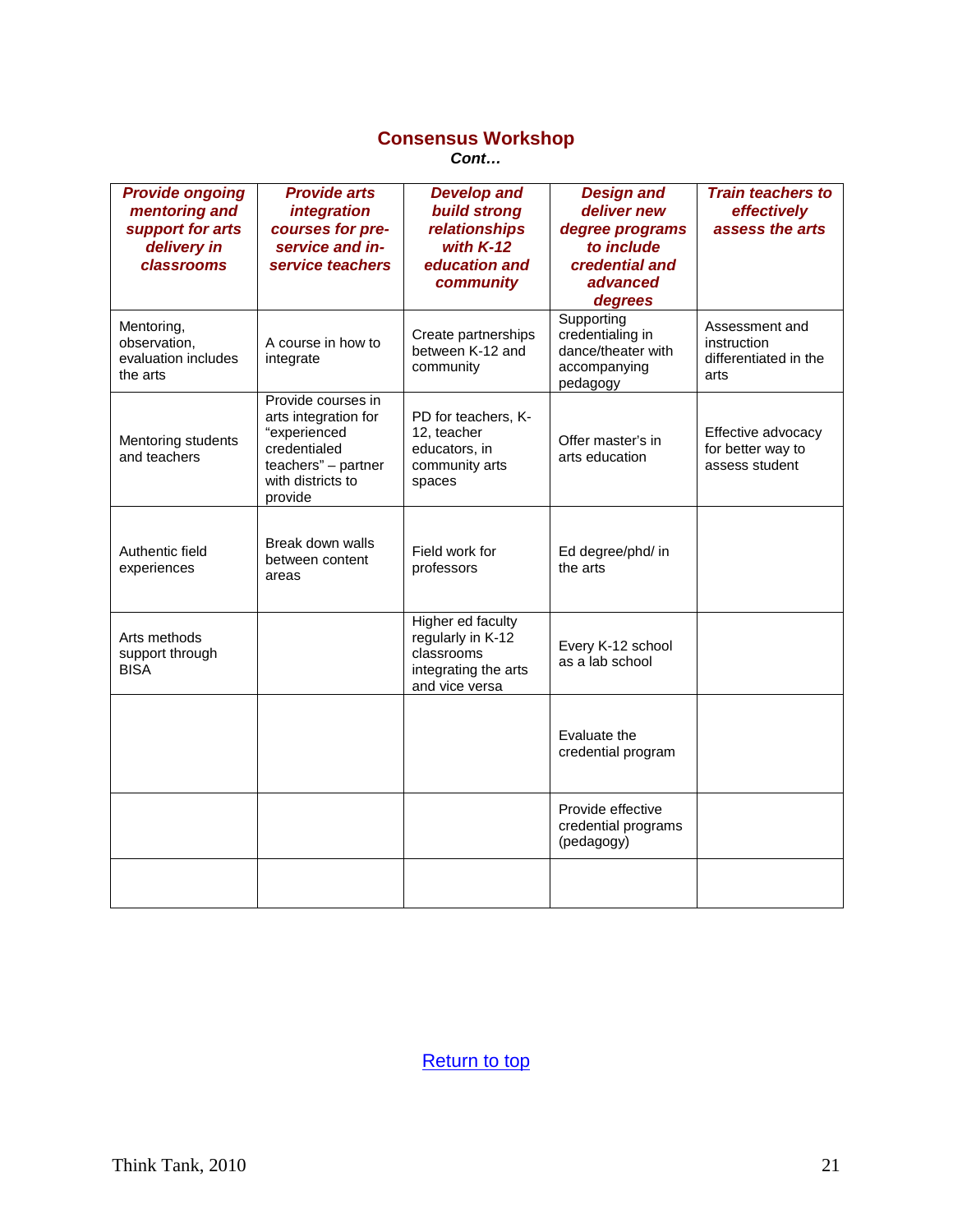# **Keynote Speaker**

*Princeton Parker, Student, Hamilton High School Academy of Music*

High school student Princeton Parker, a junior at Hamilton High School Academy of Music, addressed Think Tank attendees on the importance of arts education and the influence the arts have had on his life.

Mr. Parker began by speaking of his personal experiences in the arts while in school and how they have affected him not only as a student but also as a person. He felt that he had been given the opportunity to participate in various art activities throughout his time in school and that every student should have access to the same thing. He stated that unlike many other students, he was lucky enough to have amazing teachers that recognized his talents and encouraged him to learn more. Mr. Parker believes that the arts, especially music, have acted as a gateway to learning and provides him with a framework for discipline that he can apply to his other studies. He felt that his engagement in learning and success as a student is inherently related to his participation in the arts and the support he has received from his teachers along the way.

<span id="page-22-0"></span>Mr. Parker thanked attendees for all of the hard work and dedication they have given to improving education for children. Furthermore, he reminded attendees that they had the power to ensure that the arts are a part of every child's education and he asked that they continue to work to improve students' access to the arts.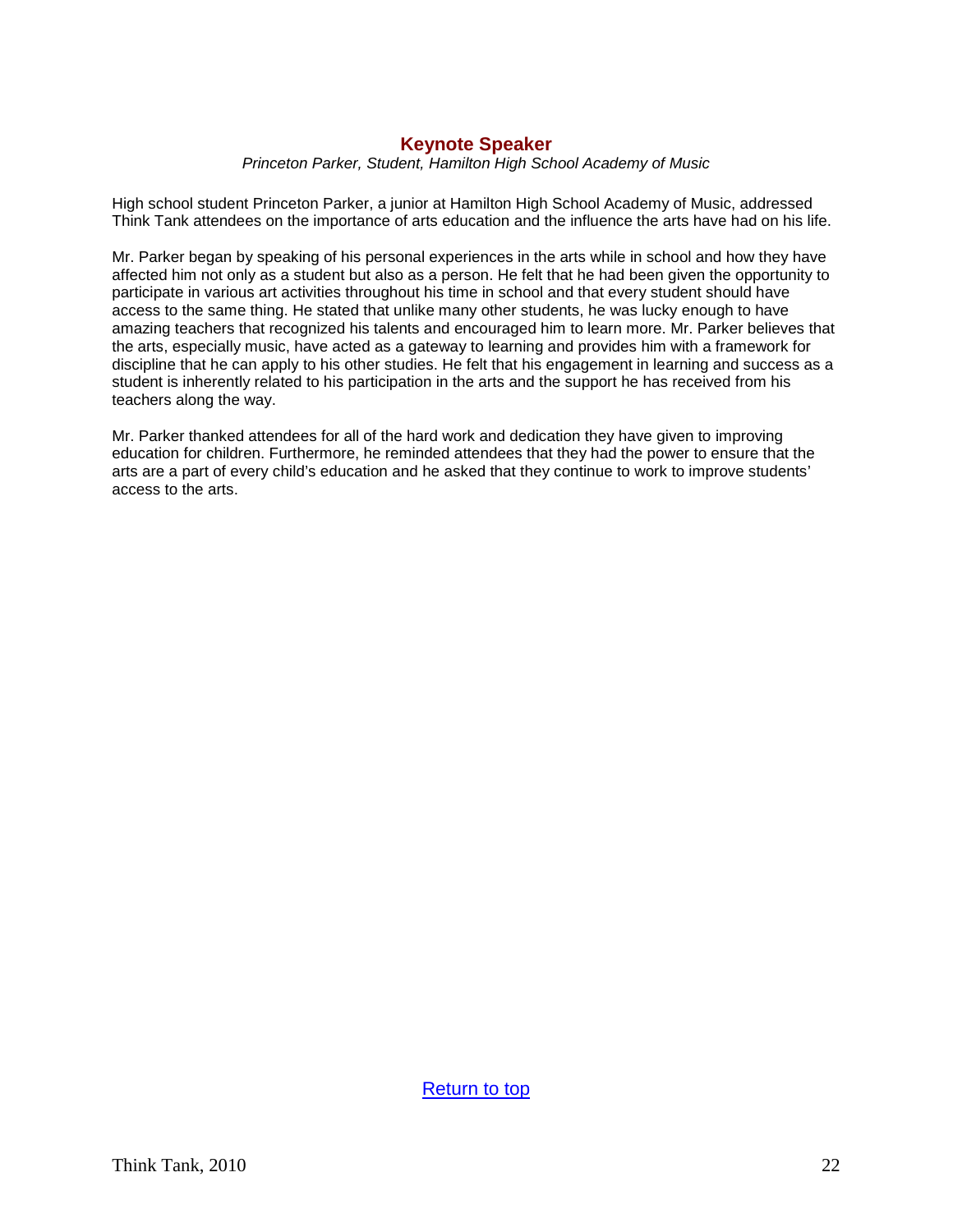# **Strategic Actions Workshop**

*Based on the outcomes of the consensus workshop, attendees brainstormed and categorized key strategic actions to address the question, "What are some key strategic actions we can take to realize our vision of high quality arts education in teacher preparation programs?"Category titles were created to encompass the big ideas of clusters.*

| <b>Develop and</b>     | <b>Deliver strong</b>                | <b>Model best</b>                              | <b>Establish a</b>                    | <b>Conduct</b>                 | <b>Provide</b>      |
|------------------------|--------------------------------------|------------------------------------------------|---------------------------------------|--------------------------------|---------------------|
| empower                | teacher                              | practices to                                   | culture that                          | research and                   | ongoing             |
| advocates              | preparation in                       | include project-                               | values of the                         | distribute data                | mentoring and       |
| <i>inside and</i>      | arts pedagogy                        | based learning                                 | arts as part of                       |                                | support for arts    |
| outside of the         |                                      |                                                | the core                              |                                | classrooms          |
| university             |                                      |                                                | curriculum                            |                                |                     |
|                        |                                      |                                                | Connect multi-<br>disciplinary        |                                |                     |
| K-16 gathering on      | Use models from                      | Access best practices                          | awareness thru                        | Research+practical             | Send university     |
| a local level          | other professions                    | for paradigm shift -<br>identify models        | K-16 community                        | application                    | faculty out on site |
|                        | (medicine, law)                      |                                                | and university                        | $=$ change                     | visits              |
|                        |                                      |                                                | settings                              |                                |                     |
|                        | Workshops to                         |                                                |                                       |                                |                     |
| Speak with one         | prepare teachers<br>to identify and  | Research other<br>country's programs           | Marketing to ride<br>the coattails of | Comprehensive<br>arts research |                     |
| voice                  | address student                      | and models                                     | pop culture                           | journal                        |                     |
|                        | learning affinities                  |                                                |                                       |                                |                     |
| <b>Build consensus</b> |                                      | Create a cadre of                              | Principals                            | Disseminate and                |                     |
| among decision         | Developing higher                    | university leaders                             | evaluated on the                      | integrate arts                 |                     |
| makers for a           | ed faculty's skills<br>in VAPA       | (deans/dirs of teacher<br>ed, arts & sciences; | success of arts<br>plan               | education research             |                     |
| shared vision          |                                      | policy makers; experts)                        | implementation                        | in teacher prep                |                     |
|                        |                                      | Develop trans-                                 |                                       |                                |                     |
| Write an advocacy      | Develop                              | disciplinary arts-based                        |                                       |                                |                     |
| for parents: what      | curriculum for the                   | approaches to                                  |                                       |                                |                     |
| to demand from         | future                               | teaching/learning with                         |                                       |                                |                     |
| schools                |                                      | assessment and<br>evaluation                   |                                       |                                |                     |
|                        |                                      | Evaluate programs                              |                                       |                                |                     |
|                        |                                      | effectiveness - student                        |                                       |                                |                     |
|                        | Train faculty in<br>true integration | learning,                                      |                                       |                                |                     |
|                        |                                      | transformative                                 |                                       |                                |                     |
|                        |                                      | practices                                      |                                       |                                |                     |
|                        | LA Basin Ed<br>Deans meeting in      | Publish findings and<br>work with state to     |                                       |                                |                     |
|                        | arts integration                     | change credentialing                           |                                       |                                |                     |
|                        | Eliminate teacher                    |                                                |                                       |                                |                     |
|                        | performance                          | Develop plan to                                |                                       |                                |                     |
|                        | assessment                           | implement across<br>universities               |                                       |                                |                     |
|                        | exams                                |                                                |                                       |                                |                     |
|                        | Feedback from                        | Look at other                                  |                                       |                                |                     |
|                        | alums to inform<br>improvement       | professional programs<br>(medicine)            |                                       |                                |                     |
|                        |                                      | Don't talk about                               |                                       |                                |                     |
|                        |                                      | STEAM w/o scientists                           |                                       |                                |                     |
|                        |                                      | Video/model best                               |                                       |                                |                     |
|                        |                                      | practices- post on                             |                                       |                                |                     |
|                        |                                      | website (laarts.org)                           |                                       |                                |                     |
|                        |                                      | Refocus all education<br>courses using arts    |                                       |                                |                     |
|                        |                                      | integration                                    |                                       |                                |                     |
|                        |                                      | Think tanks that                               |                                       |                                |                     |
|                        |                                      | include other subject                          |                                       |                                |                     |
|                        |                                      | departments                                    |                                       |                                |                     |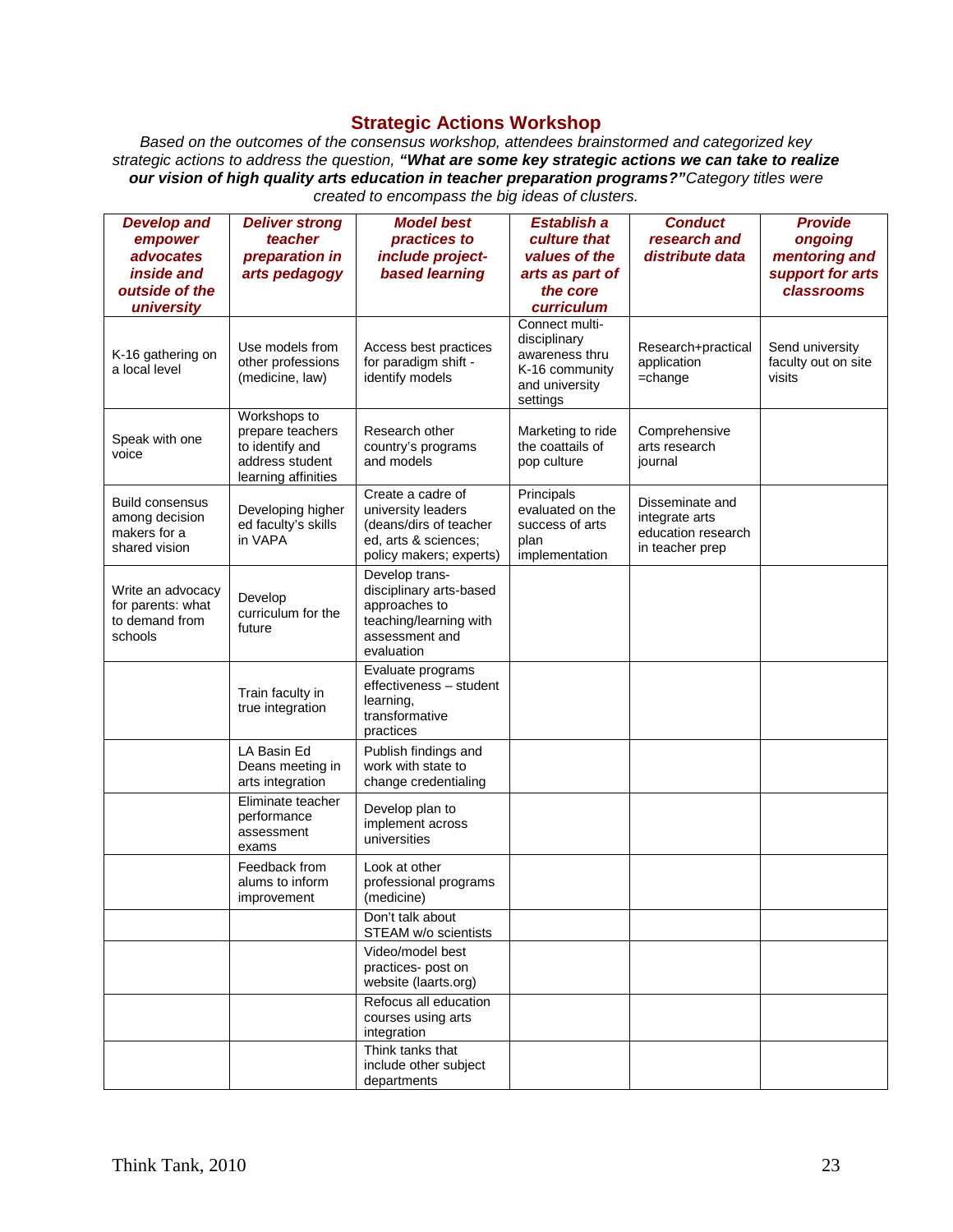## **Strategic Actions Workshop**

*Cont…*

| <b>Provide arts</b><br>integration<br>courses for pre-<br>service and in-<br>service<br>teachers | <b>Develop and</b><br><b>build strong</b><br><i>relationships</i><br>with $K-12$<br>community,<br><i>institutions of</i><br>higher ed | <b>Design and</b><br>deliver new<br>degree<br>programs to<br><i>include</i><br>credentialing<br>and advanced<br>degrees | <b>Train teachers</b><br>and principals<br>to effectively<br>assess the arts | <b>Develop cultural</b><br>fluency and<br>broad literacy<br>through the arts | Use arts to<br><i>initiate systemic</i><br>change in<br>higher<br>education $-$<br>paradigm shift |
|--------------------------------------------------------------------------------------------------|---------------------------------------------------------------------------------------------------------------------------------------|-------------------------------------------------------------------------------------------------------------------------|------------------------------------------------------------------------------|------------------------------------------------------------------------------|---------------------------------------------------------------------------------------------------|
| Think tanks that<br>include other<br>subject<br>departments                                      | Clearinghouse for<br>best practices<br>research to bridge<br>university, K-12<br>and arts ed<br>providers                             |                                                                                                                         |                                                                              |                                                                              |                                                                                                   |
| Identify models of<br>arts integration                                                           |                                                                                                                                       |                                                                                                                         |                                                                              |                                                                              |                                                                                                   |